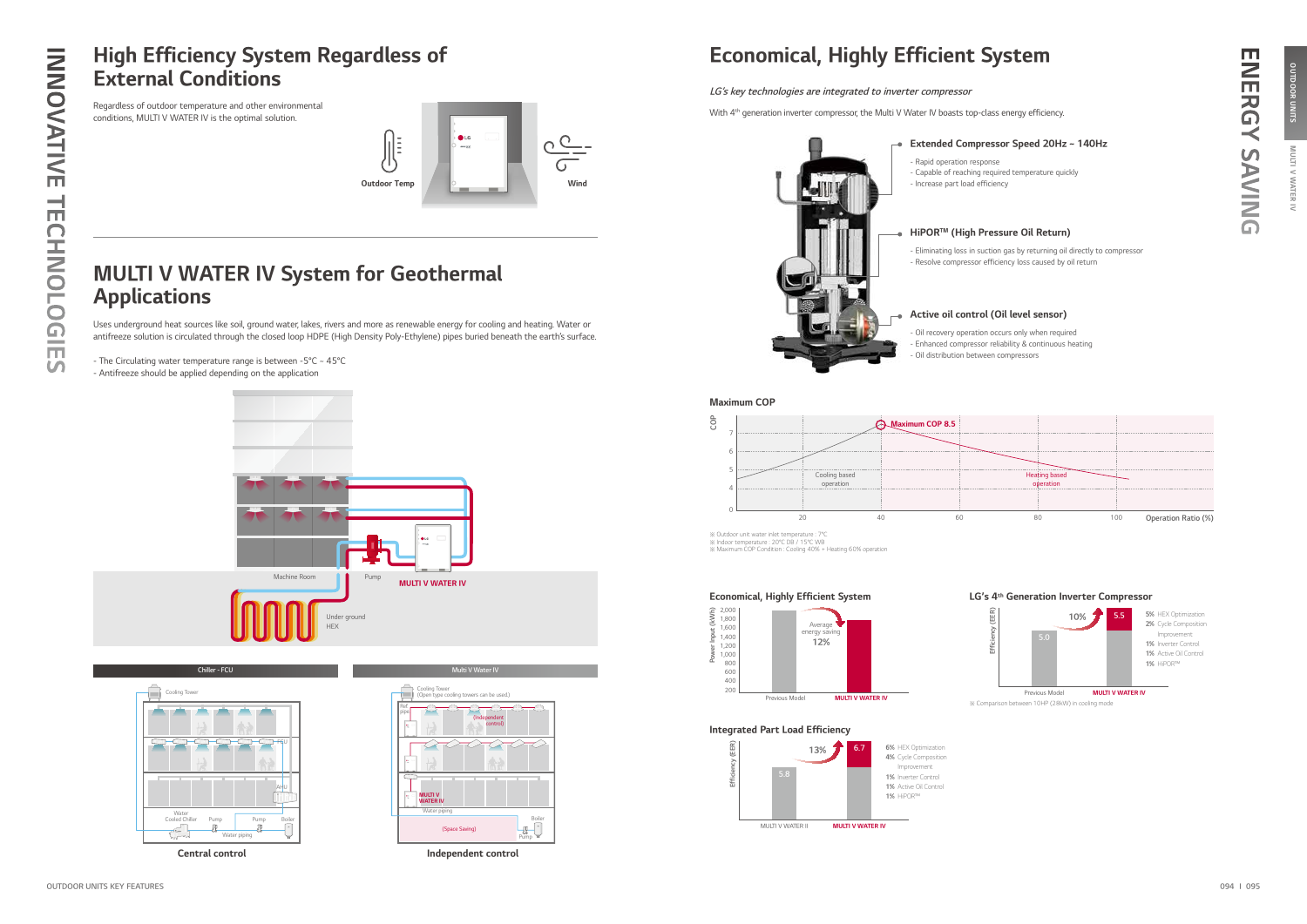

1) Inverter pump with MULTI V Water and variable water flow control kit 2) Constant pump (Step control) with Water cooled VRF

### Project Example : 63F (Pump : 20,064 LPM, 42.4mAq x 4ea)

### 10 years energy cost (\$)



• Power consumption rate : 0.13\$/kWh

DESIGN

**Qo** 

SPACE

**SAVINGS** 

# OUTDOOR UNITS MULTI V WATER IV OUTDOOR UNITS MULTI V WATER IV

• Annual power consumption rate expected to increase by 5%

| <b>Unit</b>   |                  | 5 years                | 10 years         |                               |  |
|---------------|------------------|------------------------|------------------|-------------------------------|--|
|               | Energy Use (kWh) | Pump Running Cost (\$) | Energy Use (kWh) | <b>Pump Running Cost (\$)</b> |  |
| Constant pump | 7.952.040        | .142.441               | 15,904,080       | 2,600,518                     |  |
| Inverter pump | 5,054,940        | 726,225                | 10,109,880       | 1,653,093                     |  |

### In support of green building initiatives

The world's first variable water flow control system for water cooled VRF system. LG applied Variable Water Flow Control to optimize water flow control regarding partial cooling or heating load conditions. Because of this it's also possible to reduce circulation pump energy consumption.

## Largest Capacity

## Lightweight

Nothing or Decrease additional load reinforcement work at building

Easier to transport and install, thanks to 18% reduction in overall weight.

※ Based on 28kW



## Compact Size

Thanks to compact size of product, it provides more space for commercial or public use as much as possible.

The optimal design of the compact, lightweight outdoor unit enables double stacking, which results in 50% savings in installation space.





755 x 500 mm

| <b>HP</b> | 8    | 10 | 14                                   | 20 | 22   | 24   | 28      | 30                                        | 34   | 40  | $42 - 60$                                                     | $62 - 80$                                                                                                 |
|-----------|------|----|--------------------------------------|----|------|------|---------|-------------------------------------------|------|-----|---------------------------------------------------------------|-----------------------------------------------------------------------------------------------------------|
| kW        | 22.4 | 28 | 39.2                                 | 56 | 61.6 | 67.2 | 78.4    | 84                                        | 95.2 | 112 | $117.6 - 168$                                                 | $173.6 - 224$                                                                                             |
| LG        |      |    | <b>Section</b><br>Service of<br>Unit |    |      |      | and the | <b>Contractor</b><br>Services.<br>2 Units |      |     | la control<br>$- - -$<br>le olle i<br>benediction.<br>3 Units | <b>Professional</b><br>in a state of the con-<br><b>Contract</b><br>line a<br>the complete way<br>4 Units |

Sufficient pipe length limitation provides flexible design and installation

Providing 8 ~ 20HP (22.4 ~ 56kW) with single unit, and up to the world's largest capacity 80HP (224kW) by combination.

## Longest Piping Length

| Total Piping Length                                                          | 300 <sub>m</sub> |
|------------------------------------------------------------------------------|------------------|
| Actual longest piping length (Equivalent)                                    | 150m (175m)      |
| Longest piping length after 1 <sup>st</sup> branch (Conditional application) | 40m (90m)        |
| Height difference between ODU ~ IDU                                          | 50 <sub>m</sub>  |
| Height difference between IDU ~ IDU                                          | 40m              |
|                                                                              |                  |



Sufficient pipes length limitation in design and Installation for various buildings

Provide flexible installation up to 300m of total piping length. As water pipes are not connected to indoor units, users are free from water leakage problems.

## Variable Water Flow Control (OPTION)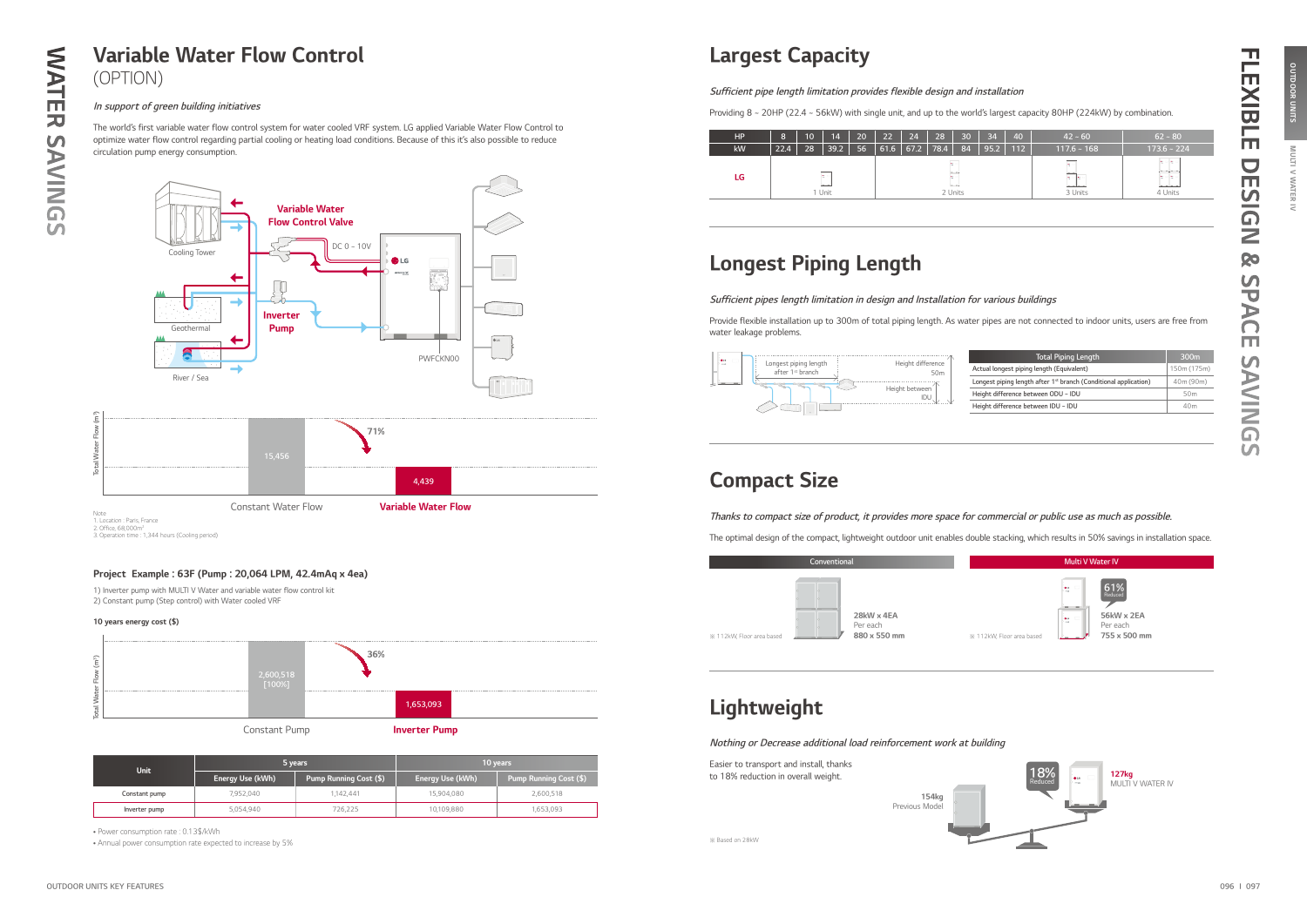

1. Data is valid at free field condition<br>2. Data is valid at nominal operating condition<br>3. Sound level will vary depending on a range of factors such as the construction (Acoustic<br>absorption coefficient) of particular roo

### Outdoor Units Function

Category Functions Multi V Water IV



|                               | Variable Path of Outdoor unit<br>HEX                                                         |                  |
|-------------------------------|----------------------------------------------------------------------------------------------|------------------|
| Key Refrigerant<br>Components | HiPOR™ (High Pressure Oil<br>Return)                                                         | О                |
|                               | <b>Humidity Sensor</b>                                                                       |                  |
|                               | <b>Corrosion Resistance Black Fin</b>                                                        |                  |
|                               | Oil Sensor                                                                                   | 0                |
|                               | Dual Sensing                                                                                 | ÷.               |
|                               | <b>Low Noise Operation</b>                                                                   |                  |
|                               | Hgih Static Mode of Outdoor<br>Unit Fan                                                      |                  |
|                               | Partial Defrosting                                                                           | ÷,               |
| <b>Useful Function</b>        | Auto Dust Cleaning of Outdoor<br>Unit (Fan reverse rotation)                                 |                  |
|                               | <b>Indoor Cooling Comfort Mode</b><br><b>Based Outdoor Temperature</b>                       |                  |
|                               | Smart Load Control (SLC)<br>(Changing indoor discharge air<br>temperature according to load) |                  |
|                               | <b>Outdoor Unit Control Refer to</b><br>Humidity                                             |                  |
|                               | Defrost / Deicing                                                                            |                  |
|                               | <b>High Pressure Switch</b>                                                                  | $\circ$          |
| Reliability                   | <b>Phase Protection</b>                                                                      | $\circ$          |
|                               | Restart Delay (3-minutes)                                                                    | $\bigcap$        |
|                               | <b>Self Diagnosis</b>                                                                        | $\circ$          |
|                               | Soft Start                                                                                   | $\circ$          |
|                               | AC Ez (Simple Controller)                                                                    | PQCSZ250S0       |
|                               | <b>AC Ez Touch</b>                                                                           | PACEZA000        |
|                               | <b>AC Smart IV</b>                                                                           | <b>PACS4B000</b> |
| <b>Central Controller</b>     | AC Smart 5                                                                                   | PACS5A000        |
|                               | ACP (Advanced Control Platform)<br>IV                                                        | PQCPC22A0        |
|                               | ACP (Advanced Control Platform)                                                              | PACP5A000        |
|                               | AC Manager 5                                                                                 | PACM5A000        |
| <b>BNU</b> (Building          | <b>ACP Lonworks</b>                                                                          | PLNWKB000        |
| Network Unit)                 | <b>ACP BACnet</b>                                                                            | PQNFB17C0        |
|                               | Refrigerant Charging Kit                                                                     |                  |
| <b>Installation</b>           | Variable Water Flow Valve<br>Control Kit                                                     | PWFCKN000        |
| PDI (Power                    | Standard                                                                                     | PPWRDB000        |
| Distribution<br>Indicator)    | Premium                                                                                      | PQNUD1S40        |
| Cool / Heat Selector          |                                                                                              | <b>PRDSBM</b>    |
| Low Ambient Kit               |                                                                                              |                  |
| IO Module (ODU Dry Contact)   |                                                                                              | PVDSMN000        |
| <b>Cycle Monitoring</b>       | lgmv                                                                                         | <b>PRCTILO</b>   |
| Device                        | <b>Mobile LGMV</b>                                                                           | PLGMVW100        |

1. Do not install the unit at the outdoors. (Installation of the unit outdoors could result in fire or electric shock.) Recommended ambient temperature of outdoor unit is between  $0 \sim 40^{\circ}$ C.

| No.            | <b>Name</b>                                | <b>Model</b> |  |
|----------------|--------------------------------------------|--------------|--|
|                |                                            | ARBLN01621   |  |
|                |                                            | ARBLN03321   |  |
| 1              | Y branch pipe                              | ARBLN07121   |  |
|                |                                            | ARBLN14521   |  |
|                |                                            | ARBLN23220   |  |
|                |                                            | ARBL054      |  |
|                |                                            | ARBL057      |  |
| $\overline{2}$ | Header                                     | ARBL104      |  |
|                |                                            | ARBL107      |  |
|                |                                            | ARBL1010     |  |
|                |                                            | ARBL2010     |  |
|                |                                            | ARCNN21      |  |
| 3              | <b>Connection pipe of Outdoor</b><br>Units | ARCNN31      |  |
|                |                                            | ARCNN41      |  |
|                |                                            |              |  |

### Position of Sound Pressure Level Measuring

### Optional Accessories

Note 1. These figures assume the following operating conditions: 2. Equivalent piping length :7.5m 3. Level difference : 0m





### Multi V Water IV Heating Dissipation Value by Model

### Individual Installation

 $\frac{8}{10}$ প্ল 635 742 828 त्र

### Water Piping Installation



WATER IV

- 2. Keep the water temperature between  $10 45^{\circ}$ C. Standard water supply temperature is 30°C for cooling and 20°C for heating.
- 3. Establish an **anti-freeze plan** for the water supply when the product is stopped during the winter.
- 4. Be careful of the water purity control. Ensure water purity control to avoid breakdown due to water pipe corrosion. Refer to 'Standard Table for Water Purity Control' in PDB (Product Data Book).
- 5. The water pressure resistance of the water pipe system of this product is 1.98MPa.
- 6. Always install a trap so that the drained water does not back flush.
- 7. Install a pressure gauge and temperature gauge at the inlet and outlet of the water pipe.
- 8. Flexible joints must be installed not to cause any leakage from the vibration of pipes.
- 9. Install a **service port** to clean the heat exchanger at the each end of the water inlet and outlet.
- 10. It is mandatory to install the flow switch to the water collection pipe system connecting to the outdoor unit. (Flow switch acts as the 1st protection device when the heat water is not supplied.)
- 11. When setting the flow switch, it is recommended to use the product with default set value to satisfy the minimum flow rate of this product. (The minimum flow rate range of this product is 50%.)
- 12. To protect the water cooling type product, you must install a strainer with 50 mesh or more on the heat water supply pipe. If not installed, it can result in damage of heat exchanger by the following situation.
- 1) Heat water supply within the plate type heat exchanger is composed of multiple small paths.
- 2) If you do not use a strainer with 50 mesh or more, alien particles can partially block the water paths.
- 3) When running the heater, the plate type heat exchanger plays the role of the evaporator, and at this time, the temperature of the refrigerant side drops to drop the temperature of the heat water supply, which can result in icing point in the water paths.
- 4) As the heating process progresses, the water paths can be partially frozen to lead to damage in plate type heat exchanger.
- 5) As a result of the damage of the heat exchanger from the freezing, the refrigerant side and the heat water source side will be mixed to make the product unusable.

| <b>Model</b> | HP | <b>Heating Dissipation Value</b> |                           |  |  |  |
|--------------|----|----------------------------------|---------------------------|--|--|--|
| ARWN080LAS4  | 8  | 600 W                            | 515.9 kcal/h 0.143 kcal/s |  |  |  |
| ARWN100LAS4  | 10 | 630 W                            | 541.7 kcal/h 0.150 kcal/s |  |  |  |
| ARWN120LAS4  | 12 | 660 W                            | 567.5 kcal/h 0.158 kcal/s |  |  |  |
| ARWN140LAS4  | 14 | 690 W                            | 593.3 kcal/h 0.165 kcal/s |  |  |  |
| ARWN160LAS4  | 16 | 700 W                            | 601.9 kcal/h 0.167 kcal/s |  |  |  |
| ARWN180LAS4  | 18 | 720 W                            | 619.1 kcal/h 0.172 kcal/s |  |  |  |
| ARWN200LAS4  | 20 | 750 W                            | 644.9 kcal/h 0.179 kcal/s |  |  |  |

Test condition : Indoor air temperature : DB 40℃, WB : 32℃ ※ A design stage should be considered to ventilation system in mechanical room.

### ARWN080LAS4 / ARWN100LAS4 ARWN140LAS4 / ARWN200LAS4

[Unit : mm]



### Precaution of Installation

755

755

378

Water pipe inlet





95



 $\mathrel{\mathop:} \equiv$ 

345



TECHNICAL DATA

DAT

 $\blacktriangleright$ 

**CHNICAL** 

⊣ mi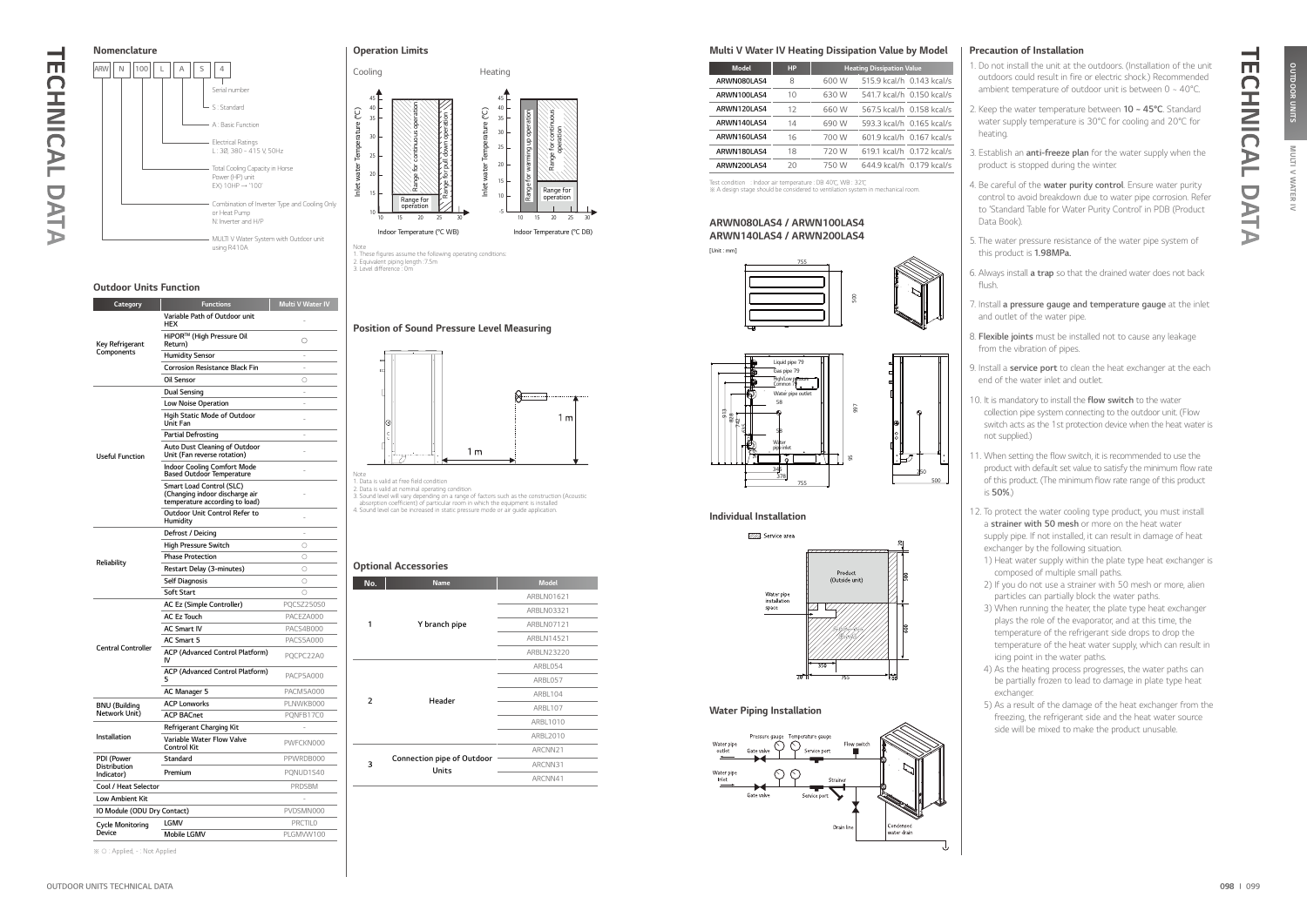## 끊 REFERENCE SITE  $\blacksquare$  $\blacksquare$ **RENCE**

SITE

MULTI V WATER IV OUTDOOR UNITS

**MULTI** 

ER IV

OUTDOOR UNITS

|                                         | HP                                         |                          | 8                                        | 10                                       | 14                                       |
|-----------------------------------------|--------------------------------------------|--------------------------|------------------------------------------|------------------------------------------|------------------------------------------|
| <b>Model Name</b>                       | <b>Combination Unit</b>                    |                          | ARWN080LAS4                              | ARWN100LAS4                              | ARWN140LAS4                              |
|                                         | Independent Unit                           |                          | ARWN080LAS4                              | ARWN100LAS4                              | ARWN140LAS4                              |
|                                         | Cooling (Rated)                            | kW                       | 22.4                                     | 28.0                                     | 39.2                                     |
| Capacity                                | Heating (Rated)                            | kW                       | 25.2                                     | 31.5                                     | 44.1                                     |
| Input                                   | Cooling (Rated)                            | kW                       | 3.86                                     | 5.09                                     | 7.84                                     |
|                                         | Heating (Rated)                            | kW                       | 4.2                                      | 5.34                                     | 8.17                                     |
| <b>EER</b>                              |                                            |                          | 5.80                                     | 5.50                                     | 5.00                                     |
| COP                                     | <b>Rated Capacity</b>                      |                          | 6.00                                     | 5.90                                     | 5.40                                     |
| <b>Exterior</b>                         | Color                                      |                          | Warm Gray / Morning Gray                 | Warm Gray / Morning Gray                 | Warm Gray / Morning Gray                 |
|                                         | RAL Code (Classic)                         |                          | RAL 7044 / RAL 7030                      | RAL 7044 / RAL 7030                      | RAL 7044 / RAL 7030                      |
|                                         | Type                                       |                          | <b>Stainless Steel Plate</b>             | <b>Stainless Steel Plate</b>             | <b>Stainless Steel Plate</b>             |
| <b>Heat Exchanger</b>                   | <b>Maximum Pressure</b><br>Resistance      | kgf/cm <sup>2</sup>      | 45                                       | 45                                       | 45                                       |
|                                         | <b>Head Loss</b>                           | kPa                      | 10.7                                     | 15.8                                     | 28.6                                     |
|                                         | <b>Rated Water Flow</b>                    | <b>LPM</b>               | 77                                       | 96                                       | 135                                      |
|                                         | Type                                       |                          | <b>Hermetically Sealed Scroll</b>        | <b>Hermetically Sealed Scroll</b>        | <b>Hermetically Sealed Scroll</b>        |
|                                         | Combination x No.                          |                          | $(Inverse) \times 1$                     | (Inverter) x 1                           | (Inverter) x 1                           |
| Compressor                              | Motor Output x<br>Number                   | W x No.                  | $4,200 \times 1$                         | $4,200 \times 1$                         | $4,200 \times 1$                         |
|                                         | Oil Type                                   |                          | FVC68D (PVE)                             | FVC68D (PVE)                             | FVC68D (PVE)                             |
|                                         | Oil Charge                                 | CC                       | 2,800                                    | 2,800                                    | 2,800                                    |
| Refrigerant                             | Liquid Pipe                                | mm (inch)                | Ø9.52 (3/8)                              | Ø9.52 (3/8)                              | Ø12.7(1/2)                               |
| <b>Connecting Pipes</b>                 | <b>Gas Pipe</b>                            | mm (inch)                | Ø22.2(7/8)                               | Ø22.2(7/8)                               | Ø25.4(1)                                 |
|                                         | Inlet                                      | A (inch)                 | 40A (PT 1-1/2)<br>(Internal Thread)      | 40A (PT 1-1/2)<br>(Internal Thread)      | 40A (PT 1-1/2)<br>(Internal Thread)      |
| <b>Water Connecting</b><br><b>Pipes</b> | Outlet                                     | A (inch)                 | 40A (PT 1-1/2)<br>(Internal Thread)      | 40A (PT 1-1/2)<br>(Internal Thread)      | 40A (PT 1-1/2)<br>(Internal Thread)      |
|                                         | <b>Drain Outlet</b>                        | A (inch)                 | 20A (PT 3/4)<br>(External Thread)        | 20A (PT 3/4)<br>(External Thread)        | 20A (PT 3/4)<br>(External Thread)        |
| Dimensions (W x H x D)                  |                                            | mm x No.                 | $(755 \times 997 \times 500) \times 1$   | $(755 \times 997 \times 500) \times 1$   | $(755 \times 997 \times 500) \times 1$   |
| Dimensions (W x H x D) - Shipping       |                                            | mm x No.                 | $(804 \times 1,143 \times 630) \times 1$ | $(804 \times 1,143 \times 630) \times 1$ | $(804 \times 1,143 \times 630) \times 1$ |
| Net Weight                              |                                            | kg x No.                 | $127 \times 1$                           | $127 \times 1$                           | $127 \times 1$                           |
| <b>Shipping Weight</b>                  |                                            | kg x No.                 | $137 \times 1$                           | $137 \times 1$                           | $137 \times 1$                           |
| <b>Sound Pressure</b>                   | Cooling                                    | dB(A)                    | 47                                       | 50                                       | 58                                       |
| Level                                   | Heating                                    | dB(A)                    | 51                                       | 53                                       | 57                                       |
| <b>Sound Power Level</b>                | Cooling                                    | dB(A)                    | 59                                       | 62                                       | 70                                       |
|                                         | Heating                                    | dB(A)                    | 63                                       | 65                                       | 69                                       |
| Communication<br>Cable                  |                                            | $mm2$ x No.<br>(VCTF-SB) | $1.0 - 1.5 \times 2C$                    | $1.0 - 1.5 \times 2C$                    | $1.0 - 1.5 \times 2C$                    |
|                                         | Refrigerant Name                           |                          | <b>R410A</b>                             | <b>R410A</b>                             | <b>R410A</b>                             |
| Refrigerant                             | Precharged Amount in<br>Factory            | kg                       | 5.8                                      | 5.8                                      | 5.8                                      |
|                                         | $t$ -CO <sub>2</sub> eq                    |                          | 12,108                                   | 12.108                                   | 12.108                                   |
|                                         | Control                                    |                          | <b>Electronic Expansion Valve</b>        | <b>Electronic Expansion Valve</b>        | Electronic Expansion Valve               |
| <b>Power Supply</b>                     |                                            | Ø, V, Hz                 | 3, 380-415, 50                           | 3, 380-415, 50                           | 3, 380-415, 50                           |
|                                         | Number of Maximum Connectable Indoor Units |                          | 13(20)                                   | 16(25)                                   | 23(35)                                   |

Note<br>
1. Maximum numbers are prepared based on assumption that all 2.2kW indoor units are connected. The numbers in parentheses means maximum connectable indoor units in accordance with<br>
1. Maximum numbers are prepared bas

The industrial group Bouygues was established in France in 1952. It now maintains operations in 80 countries and employs more than 131,000 people. In 1988, after two years of construction, the new headquarters for Bouygues Construction was officially opened for business. Named Challenger, the complex became a technological showcase for late 20th century architecture.

### Site Information

Bouygues decided to convert their headquarters into an eco-conscious building by significantly reducing its energy footprint. The LG MULTI V Water system was chosen as the ideal HVAC solution for this project. The system not only saves energy but also reduces water usage as it recycles water in order to regulate the temperature of the building. With LG's advanced technology, the building's water consumption was reduced by more than 70 percent.

### LG Solution

Bouygues Challenger

LG MULTI V Water Solution with Geothermal Application.



### ARWN080LAS4 / ARWN100LAS4 ARWN140LAS4



MULTI V WATER IV HEAT PUMP

舌

 $\ddot{\mathbf{z}}$ 

PUMP

MULTI V WATER IV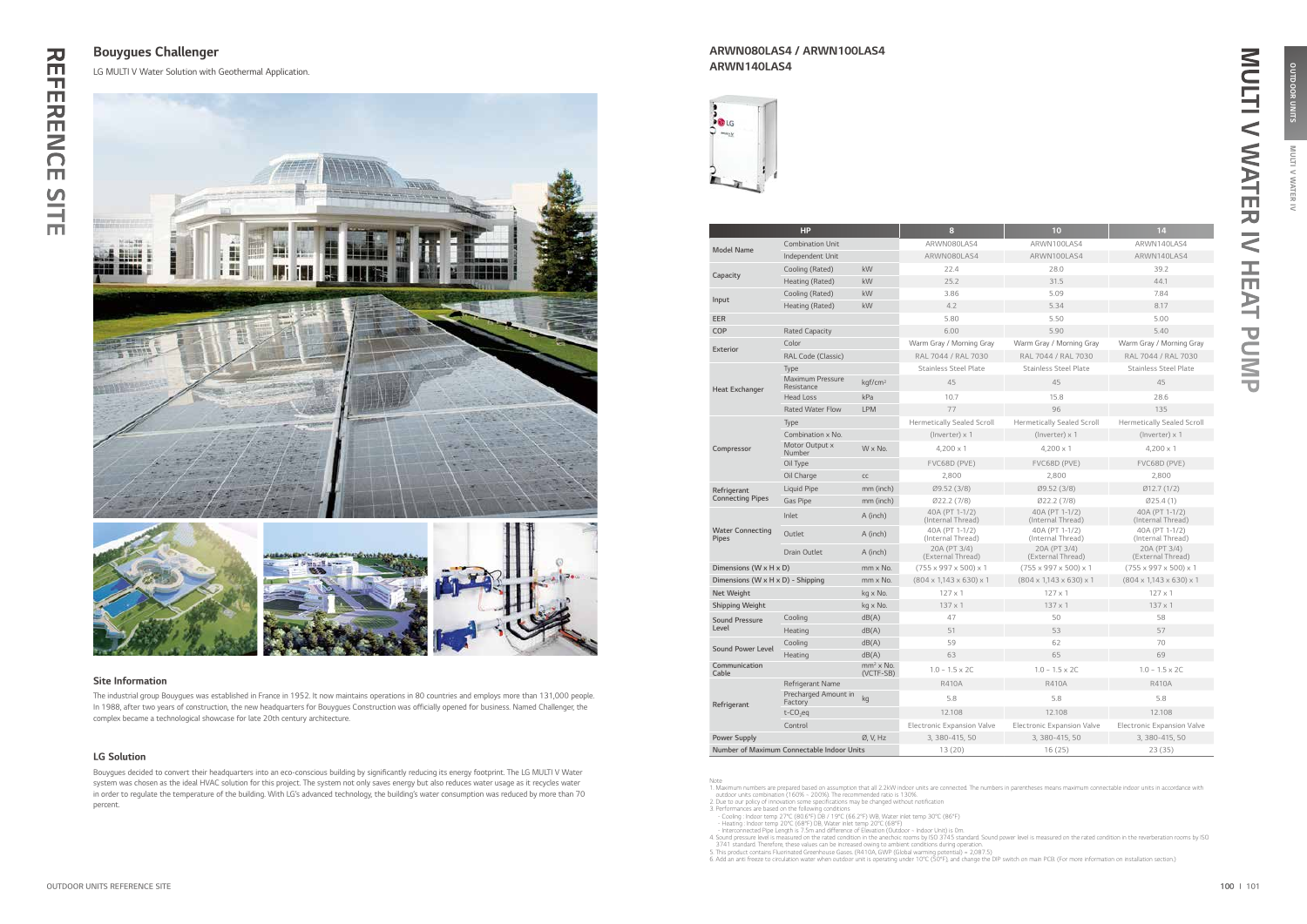**MULTI** 

**IAN** 虱  $\tilde{z}$ 

OUTDOOR UNITS

|                                         | <b>HP</b>                                  |                          | 20                                       | 16                                                   | 18                                                   |
|-----------------------------------------|--------------------------------------------|--------------------------|------------------------------------------|------------------------------------------------------|------------------------------------------------------|
|                                         | <b>Combination Unit</b>                    |                          | ARWN200LAS4                              | ARWN160LAS4                                          | ARWN180LAS4                                          |
| <b>Model Name</b>                       | Independent Unit                           |                          | ARWN200LAS4                              | ARWN080LAS4<br>ARWN080LAS4                           | ARWN100LAS4<br>ARWN080LAS4                           |
|                                         | Cooling (Rated)                            | kW                       | 56.0                                     | 44.8                                                 | 50.4                                                 |
| Capacity                                | Heating (Rated)                            | kW                       | 63.0                                     | 50.4                                                 | 56.7                                                 |
|                                         | Cooling (Rated)                            | kW                       | 11.20                                    | 7.72                                                 | 8.95                                                 |
| Input                                   | Heating (Rated)                            | kW                       | 11.67                                    | 8.40                                                 | 9.54                                                 |
| EER                                     |                                            |                          | 5.00                                     | 5.80                                                 | 5.63                                                 |
| COP                                     | <b>Rated Capacity</b>                      |                          | 5.40                                     | 6.00                                                 | 5.94                                                 |
| <b>Exterior</b>                         | Color                                      |                          | Warm Gray / Morning Gray                 | Warm Gray / Morning Gray                             | Warm Gray / Morning Gray                             |
|                                         | RAL Code (Classic)                         |                          | RAL 7044 / RAL 7030                      | RAL 7044 / RAL 7030                                  | RAL 7044 / RAL 7030                                  |
|                                         | Type                                       |                          | <b>Stainless Steel Plate</b>             | <b>Stainless Steel Plate</b>                         | <b>Stainless Steel Plate</b>                         |
| <b>Heat Exchanger</b>                   | <b>Maximum Pressure</b><br>Resistance      | kgf/cm <sup>2</sup>      | 45                                       | 45                                                   | 45                                                   |
|                                         | <b>Head Loss</b>                           | kPa                      | 30.1                                     | $10.7 + 10.7$                                        | $15.8 + 10.7$                                        |
|                                         | <b>Rated Water Flow</b>                    | <b>LPM</b>               | 192                                      | $77 + 77$                                            | $96 + 77$                                            |
|                                         | Type                                       |                          | <b>Hermetically Sealed Scroll</b>        | <b>Hermetically Sealed Scroll</b>                    | <b>Hermetically Sealed Scroll</b>                    |
|                                         | Combination x No.                          |                          | (Inverter) $\times$ 1                    | $($ lnverter $) \times 2$                            | (Inverter) $\times$ 2                                |
| Compressor                              | Motor Output x<br>Number                   | W x No.                  | $5.300 \times 1$                         | $4,200 \times 2$                                     | $4,200 \times 2$                                     |
|                                         | Oil Type                                   |                          | FVC68D (PVE)                             | FVC68D (PVE)                                         | FVC68D (PVE)                                         |
|                                         | Oil Charge                                 | CC                       | 3,000                                    | 5,600                                                | 5,600                                                |
| Refrigerant                             | Liquid Pipe                                | mm (inch)                | Ø12.7(1/2)                               | Ø12.7(1/2)                                           | Ø12.7(1/2)                                           |
| <b>Connecting Pipes</b>                 | Gas Pipe                                   | mm (inch)                | $Ø28.58(1-1/8)$                          | Ø28.58 (1-1/8)                                       | Ø28.58 (1-1/8)                                       |
|                                         | Inlet                                      | A (inch)                 | 40A (PT 1-1/2)<br>(Internal Thread)      | 40A (PT 1-1/2) + 40A (PT 1-1/2)<br>(Internal Thread) | 40A (PT 1-1/2) + 40A (PT 1-1/2)<br>(Internal Thread) |
| <b>Water Connecting</b><br><b>Pipes</b> | Outlet                                     | A (inch)                 | 40A (PT 1-1/2)<br>(Internal Thread)      | 40A (PT 1-1/2) + 40A (PT 1-1/2)<br>(Internal Thread) | 40A (PT 1-1/2) + 40A (PT 1-1/2)<br>(Internal Thread) |
|                                         | <b>Drain Outlet</b>                        | A (inch)                 | 20A (PT 3/4)<br>(External Thread)        | 20A (PT 3/4)<br>(External Thread)                    | 20A (PT 3/4)<br>(External Thread)                    |
| Dimensions (W x H x D)                  |                                            | mm x No.                 | $(755 \times 997 \times 500) \times 1$   | $(755 \times 997 \times 500) \times 2$               | $(755 \times 997 \times 500) \times 2$               |
| Dimensions (W x H x D) - Shipping       |                                            | mm x No.                 | $(804 \times 1,143 \times 630) \times 1$ | $(804 \times 1,143 \times 630) \times 2$             | $(804 \times 1,143 \times 630) \times 2$             |
| <b>Net Weight</b>                       |                                            | kg x No.                 | $140 \times 1$                           | $127 \times 2$                                       | $127 \times 2$                                       |
| <b>Shipping Weight</b>                  |                                            | kg x No.                 | $150 \times 1$                           | $137 \times 2$                                       | $137 \times 2$                                       |
| <b>Sound Pressure</b>                   | Cooling                                    | dB(A)                    | 54                                       | 50                                                   | 52                                                   |
| Level                                   | Heating                                    | dB(A)                    | 60                                       | 54                                                   | 55                                                   |
| <b>Sound Power Level</b>                | Cooling                                    | dB(A)                    | 66                                       | 62                                                   | 64                                                   |
|                                         | Heating                                    | dB(A)                    | 72                                       | 66                                                   | 67                                                   |
| Communication<br>Cable                  |                                            | $mm2$ x No.<br>(VCTF-SB) | $1.0 - 1.5 \times 2C$                    | $1.0 - 1.5 \times 2C$                                | $1.0 - 1.5 \times 2C$                                |
|                                         | Refrigerant Name                           |                          | R410A                                    | R410A                                                | R410A                                                |
| Refrigerant                             | Precharged Amount in<br>Factory            | kg                       | 3.0                                      | 11.6                                                 | 11.6                                                 |
|                                         | $t$ -CO <sub>2</sub> eq                    |                          | 6.263                                    | 24.215                                               | 24.215                                               |
|                                         | Control                                    |                          | <b>Electronic Expansion Valve</b>        | Electronic Expansion Valve                           | <b>Electronic Expansion Valve</b>                    |
| <b>Power Supply</b>                     |                                            | Ø, V, Hz                 | 3, 380-415, 50                           | 3, 380-415, 50                                       | 3, 380-415, 50                                       |
|                                         | Number of Maximum Connectable Indoor Units |                          | 32 (50)                                  | 26(40)                                               | 29 (45)                                              |

Note<br>
1. Maximum numbers are prepared based on assumption that all 2.2kW indoor units are connected. The numbers in parentheses means maximum connectable indoor units in accordance with<br>
1. Maximum numbers are prepared bas



|                                         | HP                                         |                          | 22                                                   | 24                                                                                           | 28                                                   |
|-----------------------------------------|--------------------------------------------|--------------------------|------------------------------------------------------|----------------------------------------------------------------------------------------------|------------------------------------------------------|
|                                         | <b>Combination Unit</b>                    |                          | ARWN220LAS4                                          | ARWN240LAS4                                                                                  | ARWN280LAS4                                          |
| <b>Model Name</b>                       | Independent Unit                           |                          | ARWN140LAS4<br>ARWN080LAS4                           | ARWN140LAS4<br>ARWN100LAS4                                                                   | ARWN140LAS4<br>ARWN140LAS4                           |
| Capacity                                | Cooling (Rated)                            | kW                       | 61.6                                                 | 67.2                                                                                         | 78.4                                                 |
|                                         | Heating (Rated)                            | kW                       | 69.3                                                 | 75.6                                                                                         | 88.2                                                 |
| Input                                   | Cooling (Rated)                            | kW                       | 11.70                                                | 12.93                                                                                        | 15.68                                                |
|                                         | Heating (Rated)                            | kW                       | 12.37                                                | 13.51                                                                                        | 16.34                                                |
| <b>EER</b>                              |                                            |                          | 5.26                                                 | 5.20                                                                                         | 5.00                                                 |
| COP                                     | <b>Rated Capacity</b>                      |                          | 5.60                                                 | 5.60                                                                                         | 5.40                                                 |
| Exterior                                | Color                                      |                          | Warm Gray / Morning Gray                             | Warm Gray / Morning Gray                                                                     | Warm Gray / Morning Gray                             |
|                                         | RAL Code (Classic)                         |                          | RAL 7044 / RAL 7030                                  | RAL 7044 / RAL 7030                                                                          | RAL 7044 / RAL 7030                                  |
|                                         | Type                                       |                          | <b>Stainless Steel Plate</b>                         | <b>Stainless Steel Plate</b>                                                                 | <b>Stainless Steel Plate</b>                         |
| <b>Heat Exchanger</b>                   | <b>Maximum Pressure</b><br>Resistance      | kgf/cm <sup>2</sup>      | 45                                                   | 45                                                                                           | 45                                                   |
|                                         | <b>Head Loss</b>                           | kPa                      | $28.6 + 10.7$                                        | $28.6 + 15.8$                                                                                | $28.6 + 28.6$                                        |
|                                         | <b>Rated Water Flow</b>                    | <b>LPM</b>               | $135 + 77$                                           | $135 + 96$                                                                                   | $135 + 135$                                          |
|                                         | Type                                       |                          | <b>Hermetically Sealed Scroll</b>                    | <b>Hermetically Sealed Scroll</b>                                                            | <b>Hermetically Sealed Scroll</b>                    |
|                                         | Combination x No.                          |                          | (Inverter) x 2                                       | $($ lnverter $) \times 2$                                                                    | (Inverter) $\times$ 2                                |
| Compressor                              | Motor Output x<br>Number                   | $W \times No.$           | $4,200 \times 2$                                     | $4,200 \times 2$                                                                             | $4,200 \times 2$                                     |
|                                         | Oil Type                                   |                          | FVC68D (PVE)                                         | FVC68D (PVE)                                                                                 | FVC68D (PVE)                                         |
|                                         | Oil Charge                                 | cc                       | 5.600                                                | 5.600                                                                                        | 5.600                                                |
| Refrigerant                             | Liquid Pipe                                | mm (inch)                | Ø19.05 (3/4)                                         | Ø19.05 (3/4)                                                                                 | Ø19.05 (3/4)                                         |
| <b>Connecting Pipes</b>                 | <b>Gas Pipe</b>                            | mm (inch)                | Ø34.9 (1-3/8)                                        | Ø34.9 (1-3/8)                                                                                | Ø34.9 (1-3/8)                                        |
|                                         | Inlet                                      | A (inch)                 | 40A (PT 1-1/2) + 40A (PT 1-1/2)<br>(Internal Thread) | 40A (PT 1-1/2) + 40A (PT 1-1/2)<br>(Internal Thread)                                         | 40A (PT 1-1/2) + 40A (PT 1-1/2)<br>(Internal Thread) |
| <b>Water Connecting</b><br><b>Pipes</b> | Outlet                                     | A (inch)                 | 40A (PT 1-1/2) + 40A (PT 1-1/2)<br>(Internal Thread) | 40A (PT 1-1/2) + 40A (PT 1-1/2)<br>(Internal Thread)                                         | 40A (PT 1-1/2) + 40A (PT 1-1/2)<br>(Internal Thread) |
|                                         | Drain Outlet                               | A (inch)                 |                                                      | 20A (PT 3/4) (External Thread) 20A (PT 3/4) (External Thread) 20A (PT 3/4) (External Thread) |                                                      |
| Dimensions (W x H x D)                  |                                            | mm x No.                 | $(755 \times 997 \times 500) \times 2$               | $(755 \times 997 \times 500) \times 2$                                                       | $(755 \times 997 \times 500) \times 2$               |
| Dimensions (W x H x D) - Shipping       |                                            | mm x No.                 | $(804 \times 1,143 \times 630) \times 2$             | $(804 \times 1,143 \times 630) \times 2$                                                     | $(804 \times 1,143 \times 630) \times 2$             |
| <b>Net Weight</b>                       |                                            | kg x No.                 | $127 \times 2$                                       | $127 \times 2$                                                                               | $127 \times 2$                                       |
| Shipping Weight                         |                                            | kg x No.                 | $137 \times 2$                                       | $137 \times 2$                                                                               | $137 \times 2$                                       |
| <b>Sound Pressure</b>                   | Cooling                                    | dB(A)                    | 58                                                   | 59                                                                                           | 59                                                   |
| Level                                   | Heating                                    | dB(A)                    | 58                                                   | 58                                                                                           | 58                                                   |
| <b>Sound Power Level</b>                | Cooling                                    | dB(A)                    | 70                                                   | 71                                                                                           | 72                                                   |
|                                         | Heating                                    | dB(A)                    | 70                                                   | 70                                                                                           | 71                                                   |
| Communication<br>Cable                  |                                            | $mm2$ x No.<br>(VCTF-SB) | $1.0 - 1.5 \times 2C$                                | $1.0 - 1.5 \times 2C$                                                                        | $1.0 - 1.5 \times 2C$                                |
|                                         | Refrigerant Name                           |                          | <b>R410A</b>                                         | R410A                                                                                        | R410A                                                |
| Refrigerant                             | Precharged Amount in<br>Factory            | kg                       | 11.6                                                 | 11.6                                                                                         | 11.6                                                 |
|                                         | $t$ -CO <sub>2</sub> eq                    |                          | 24.215                                               | 24.215                                                                                       | 24.215                                               |
|                                         | Control                                    |                          | <b>Electronic Expansion Valve</b>                    | <b>Electronic Expansion Valve</b>                                                            | Electronic Expansion Valve                           |
| <b>Power Supply</b>                     |                                            | Ø, V, Hz                 | 3, 380-415, 50                                       | 3, 380-415, 50                                                                               | 3, 380-415, 50                                       |
|                                         | Number of Maximum Connectable Indoor Units |                          | 35(44)                                               | 39 (48)                                                                                      | 45 (56)                                              |

Note<br>
1. Maximum numbers are prepared based on assumption that all 2.2kW indoor units are connected. The numbers in parentheses means maximum connectable indoor units in accordance with<br>
1. Maximum numbers are prepared bas

### ARWN200LAS4 / ARWN160LAS4 ARWN180LAS4

### ARWN220LAS4 / ARWN240LAS4 ARWN280LAS4

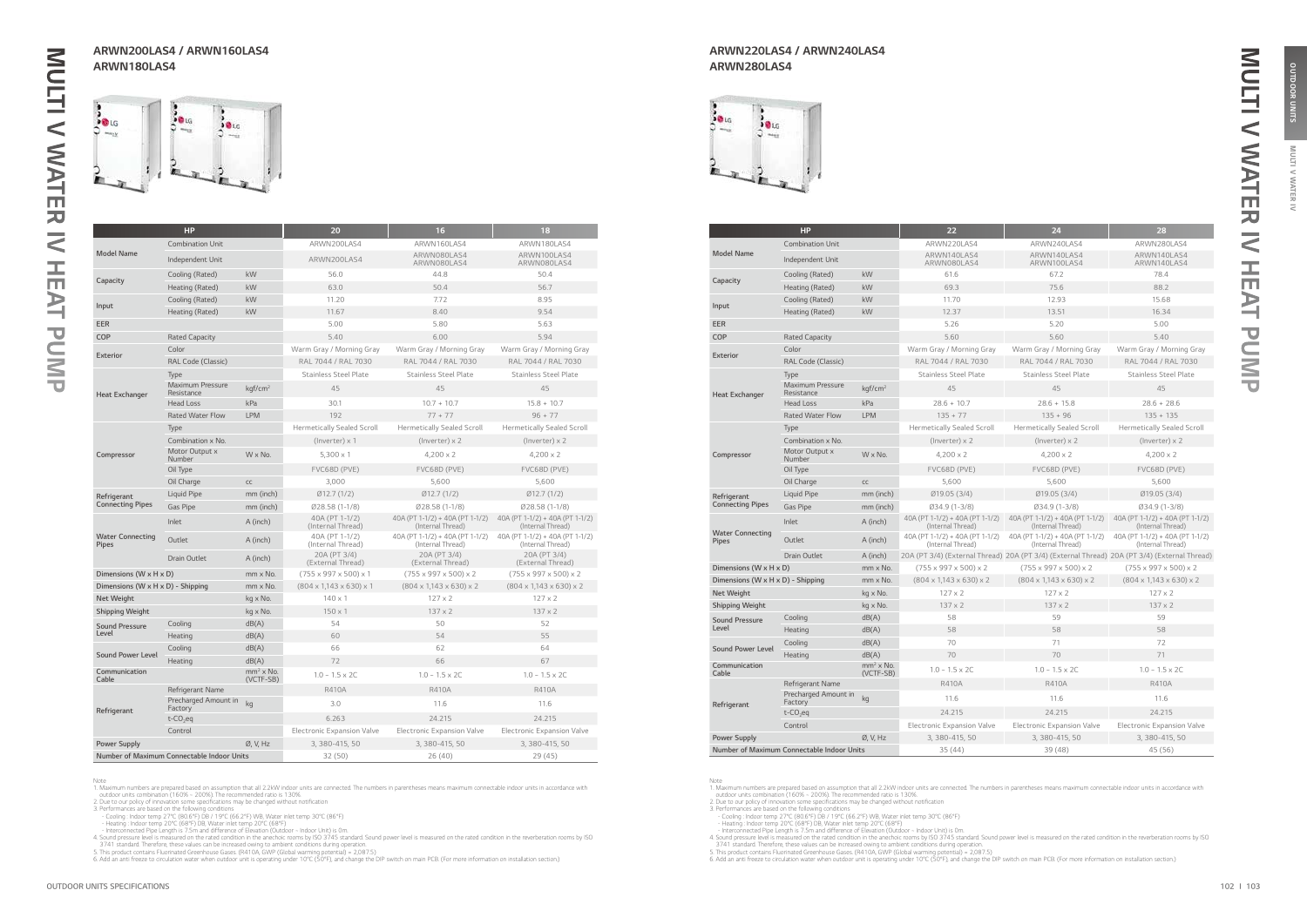**MULTI** 

**IAN** 虱  $\tilde{z}$ 

OUTDOOR UNITS

|                                   | <b>HP</b>                                  |                          | 30                                                   | 34                                                                                           | 40                                                   |
|-----------------------------------|--------------------------------------------|--------------------------|------------------------------------------------------|----------------------------------------------------------------------------------------------|------------------------------------------------------|
|                                   | <b>Combination Unit</b>                    |                          | ARWN300LAS4                                          | ARWN340LAS4                                                                                  | ARWN400LAS4                                          |
| <b>Model Name</b>                 | Independent Unit                           |                          | ARWN200LAS4<br>ARWN100LAS4                           | ARWN200LAS4<br>ARWN140LAS4                                                                   | ARWN200LAS4<br>ARWN200LAS4                           |
|                                   | Cooling (Rated)                            | kW                       | 84.0                                                 | 95.2                                                                                         | 112.0                                                |
| Capacity                          | Heating (Rated)                            | kW                       | 94.5                                                 | 107.1                                                                                        | 126.0                                                |
|                                   | Cooling (Rated)                            | kW                       | 16.29                                                | 19.04                                                                                        | 22.40                                                |
| Input                             | Heating (Rated)                            | kW                       | 17.01                                                | 19.84                                                                                        | 23.34                                                |
| EER                               |                                            |                          | 5.16                                                 | 5.00                                                                                         | 5.00                                                 |
| COP                               | <b>Rated Capacity</b>                      |                          | 5.56                                                 | 5.40                                                                                         | 5.40                                                 |
| <b>Exterior</b>                   | Color                                      |                          | Warm Gray / Morning Gray                             | Warm Gray / Morning Gray                                                                     | Warm Gray / Morning Gray                             |
|                                   | RAL Code (Classic)                         |                          | RAL 7044 / RAL 7030                                  | RAL 7044 / RAL 7030                                                                          | RAL 7044 / RAL 7030                                  |
|                                   | Type                                       |                          | <b>Stainless Steel Plate</b>                         | <b>Stainless Steel Plate</b>                                                                 | <b>Stainless Steel Plate</b>                         |
| <b>Heat Exchanger</b>             | <b>Maximum Pressure</b><br>Resistance      | kgf/cm <sup>2</sup>      | 45                                                   | 45                                                                                           | 45                                                   |
|                                   | <b>Head Loss</b>                           | kPa                      | $30.1 + 15.8$                                        | $30.1 + 28.6$                                                                                | $30.1 + 30.1$                                        |
|                                   | <b>Rated Water Flow</b>                    | <b>LPM</b>               | $192 + 96$                                           | $192 + 135$                                                                                  | $192 + 192$                                          |
|                                   | Type                                       |                          | <b>Hermetically Sealed Scroll</b>                    | <b>Hermetically Sealed Scroll</b>                                                            | <b>Hermetically Sealed Scroll</b>                    |
|                                   | Combination x No.                          |                          | $($ lnverter $) \times 2$                            | $($ lnverter $) \times 2$                                                                    | $($ lnverter $) \times 2$                            |
| Compressor                        | Motor Output x<br>Number                   | $W \times No.$           | $5,300 \times 1 + 4,200 \times 1$                    | $5,300 \times 1 + 4,200 \times 1$                                                            | $5,300 \times 2$                                     |
|                                   | Oil Type                                   |                          | FVC68D (PVE)                                         | FVC68D (PVE)                                                                                 | FVC68D (PVE)                                         |
|                                   | Oil Charge                                 | cc                       | 5,800                                                | 5,800                                                                                        | 6,000                                                |
| Refrigerant                       | Liquid Pipe                                | mm (inch)                | Ø19.05 (3/4)                                         | Ø19.05 (3/4)                                                                                 | Ø19.05 (3/4)                                         |
| <b>Connecting Pipes</b>           | <b>Gas Pipe</b>                            | mm (inch)                | Ø34.9 (1-3/8)                                        | Ø34.9 (1-3/8)                                                                                | Ø41.3 (1-5/8)                                        |
|                                   | Inlet                                      | A (inch)                 | 40A (PT 1-1/2) + 40A (PT 1-1/2)<br>(Internal Thread) | 40A (PT 1-1/2) + 40A (PT 1-1/2)<br>(Internal Thread)                                         | 40A (PT 1-1/2) + 40A (PT 1-1/2)<br>(Internal Thread) |
| <b>Water Connecting</b><br>Pipes  | Outlet                                     | A (inch)                 | 40A (PT 1-1/2) + 40A (PT 1-1/2)<br>(Internal Thread) | 40A (PT 1-1/2) + 40A (PT 1-1/2)<br>(Internal Thread)                                         | 40A (PT 1-1/2) + 40A (PT 1-1/2)<br>(Internal Thread) |
|                                   | Drain Outlet                               | A (inch)                 |                                                      | 20A (PT 3/4) (External Thread) 20A (PT 3/4) (External Thread) 20A (PT 3/4) (External Thread) |                                                      |
| Dimensions (W x H x D)            |                                            | mm x No.                 | $(755 \times 997 \times 500) \times 2$               | $(755 \times 997 \times 500) \times 2$                                                       | $(755 \times 997 \times 500) \times 2$               |
| Dimensions (W x H x D) - Shipping |                                            | mm x No.                 | $(804 \times 1,143 \times 630) \times 2$             | $(804 \times 1,143 \times 630) \times 2$                                                     | $(804 \times 1,143 \times 630) \times 2$             |
| Net Weight                        |                                            | kg x No.                 | $(140 \times 1) + (127 \times 1)$                    | $(140 \times 1) + (127 \times 1)$                                                            | $140 \times 2$                                       |
| Shipping Weight                   |                                            | kg x No.                 | $(150 \times 1) + (137 \times 1)$                    | $(150 \times 1) + (137 \times 1)$                                                            | $150 \times 2$                                       |
| <b>Sound Pressure</b>             | Cooling                                    | dB(A)                    | 55                                                   | 59                                                                                           | 55                                                   |
| Level                             | Heating                                    | dB(A)                    | 61                                                   | 61                                                                                           | 61                                                   |
| <b>Sound Power Level</b>          | Cooling                                    | dB(A)                    | 67                                                   | 72                                                                                           | 68                                                   |
|                                   | Heating                                    | dB(A)                    | 73                                                   | 74                                                                                           | 74                                                   |
| Communication<br>Cable            |                                            | $mm2$ x No.<br>(VCTF-SB) | $1.0 - 1.5 \times 2C$                                | $1.0 - 1.5 \times 2C$                                                                        | $1.0 - 1.5 \times 2C$                                |
|                                   | Refrigerant Name                           |                          | <b>R410A</b>                                         | <b>R410A</b>                                                                                 | <b>R410A</b>                                         |
| Refrigerant                       | Precharged Amount in<br>Factory            | kg                       | 8.8                                                  | 8.8                                                                                          | 6.0                                                  |
|                                   | $t$ -CO <sub>2</sub> eq                    |                          | 18,370                                               | 18.370                                                                                       | 12.525                                               |
|                                   | Control                                    |                          | <b>Electronic Expansion Valve</b>                    | <b>Electronic Expansion Valve</b>                                                            | <b>Electronic Expansion Valve</b>                    |
| <b>Power Supply</b>               |                                            | Ø, V, Hz                 | 3, 380-415, 50                                       | 3, 380-415, 50                                                                               | 3, 380-415, 50                                       |
|                                   | Number of Maximum Connectable Indoor Units |                          | 49 (60)                                              | 55(64)                                                                                       | 64                                                   |

Note<br>
1. Maximum numbers are prepared based on assumption that all 2.2kW indoor units are connected. The numbers in parentheses means maximum connectable indoor units in accordance with<br>
1. Maximum numbers are prepared bas

|                                                 | <b>HP</b>                                  |                          | 42                                                                        | 44                                                                                           | 48                                                                        |
|-------------------------------------------------|--------------------------------------------|--------------------------|---------------------------------------------------------------------------|----------------------------------------------------------------------------------------------|---------------------------------------------------------------------------|
|                                                 | <b>Combination Unit</b>                    |                          | ARWN420LAS4                                                               | ARWN440LAS4                                                                                  | ARWN480LAS4                                                               |
| <b>Model Name</b>                               | Independent Unit                           |                          | ARWN200LAS4<br>ARWN140LAS4<br>ARWN080LAS4                                 | ARWN200LAS4<br>ARWN140LAS4<br>ARWN100LAS4                                                    | ARWN200LAS4<br>ARWN140LAS4<br>ARWN140LAS4                                 |
|                                                 | Cooling (Rated)                            | kW                       | 117.6                                                                     | 123.2                                                                                        | 134.4                                                                     |
| Capacity                                        | Heating (Rated)                            | kW                       | 132.3                                                                     | 138.6                                                                                        | 151.2                                                                     |
| Input                                           | Cooling (Rated)                            | kW                       | 22.9                                                                      | 24.13                                                                                        | 26.88                                                                     |
|                                                 | Heating (Rated)                            | kW                       | 24.04                                                                     | 25.18                                                                                        | 28.01                                                                     |
| <b>EER</b>                                      |                                            |                          | 5.14                                                                      | 5.11                                                                                         | 5.00                                                                      |
| <b>COP</b>                                      | <b>Rated Capacity</b>                      |                          | 5.50                                                                      | 5.50                                                                                         | 5.40                                                                      |
| <b>Exterior</b>                                 | Color                                      |                          | Warm Gray / Morning Gray                                                  | Warm Gray / Morning Gray                                                                     | Warm Gray / Morning Gray                                                  |
|                                                 | RAL Code (Classic)                         |                          | RAL 7044 / RAL 7030                                                       | RAL 7044 / RAL 7030                                                                          | RAL 7044 / RAL 7030                                                       |
|                                                 | Type                                       |                          | <b>Stainless Steel Plate</b>                                              | <b>Stainless Steel Plate</b>                                                                 | <b>Stainless Steel Plate</b>                                              |
| <b>Heat Exchanger</b>                           | <b>Maximum Pressure</b><br>Resistance      | kqf/cm <sup>2</sup>      | 45                                                                        | 45                                                                                           | 45                                                                        |
|                                                 | <b>Head Loss</b>                           | kPa                      | $30.1 + 28.6 + 10.7$                                                      | $30.1 + 28.6 + 15.8$                                                                         | $30.1 + 28.6 + 28.6$                                                      |
|                                                 | <b>Rated Water Flow</b>                    | <b>LPM</b>               | $192 + 135 + 77$                                                          | $192 + 135 + 96$                                                                             | $192 + 135 + 135$                                                         |
|                                                 | Type                                       |                          | <b>Hermetically Sealed Scroll</b>                                         | <b>Hermetically Sealed Scroll</b>                                                            | <b>Hermetically Sealed Scroll</b>                                         |
|                                                 | Combination x No.                          |                          | $($ lnverter $) \times 3$                                                 | $($ lnverter $) \times 3$                                                                    | $(Inverse) \times 3$                                                      |
| Compressor                                      | Motor Output x<br>Number                   | $W \times No.$           | $5.300 \times 1 + 4.200 \times 2$                                         | $5,300 \times 1 + 4,200 \times 2$                                                            | $5.300 \times 1 + 4.200 \times 2$                                         |
|                                                 | Oil Type                                   |                          | FVC68D (PVE)                                                              | FVC68D (PVE)                                                                                 | FVC68D (PVE)                                                              |
|                                                 | Oil Charge                                 | CC                       | 8,600                                                                     | 8,600                                                                                        | 8,600                                                                     |
| Refrigerant                                     | Liquid Pipe                                | mm (inch)                | Ø19.05 (3/4)                                                              | Ø19.05 (3/4)                                                                                 | Ø19.05 (3/4)                                                              |
| <b>Connecting Pipes</b>                         | <b>Gas Pipe</b>                            | mm (inch)                | Ø41.3 (1-5/8)                                                             | Ø41.3 (1-5/8)                                                                                | $Ø41.3(1-5/8)$                                                            |
|                                                 | Inlet                                      | A (inch)                 | 40A (PT 1-1/2) + 40A (PT 1-1/2)<br>$+40A (PT 1-1/2)$<br>(Internal Thread) | 40A (PT 1-1/2) + 40A (PT 1-1/2)<br>+40A (PT 1-1/2)<br>(Internal Thread)                      | 40A (PT 1-1/2) + 40A (PT 1-1/2)<br>$+40A (PT 1-1/2)$<br>(Internal Thread) |
| <b>Water Connecting</b><br>Pipes                | Outlet                                     | A (inch)                 | 40A (PT 1-1/2) + 40A (PT 1-1/2)<br>$+40A (PT 1-1/2)$<br>(Internal Thread) | 40A (PT 1-1/2) + 40A (PT 1-1/2)<br>$+40A (PT 1-1/2)$<br>(Internal Thread)                    | 40A (PT 1-1/2) + 40A (PT 1-1/2)<br>$+40A (PT 1-1/2)$<br>(Internal Thread) |
|                                                 | <b>Drain Outlet</b>                        | A (inch)                 |                                                                           | 20A (PT 3/4) (External Thread) 20A (PT 3/4) (External Thread) 20A (PT 3/4) (External Thread) |                                                                           |
| Dimensions (W x H x D)                          |                                            | mm x No.                 | $(755 \times 997 \times 500) \times 3$                                    | $(755 \times 997 \times 500) \times 3$                                                       | $(755 \times 997 \times 500) \times 3$                                    |
| Dimensions (W $\times$ H $\times$ D) - Shipping |                                            | mm x No.                 | $(804 \times 1,143 \times 630) \times 3$                                  | $(804 \times 1,143 \times 630) \times 3$                                                     | $(804 \times 1,143 \times 630) \times 3$                                  |
| <b>Net Weight</b>                               |                                            | kg x No.                 | $(140 \times 1) + (127 \times 2)$                                         | $(140 \times 1) + (127 \times 2)$                                                            | $(140 \times 1) + (127 \times 2)$                                         |
| <b>Shipping Weight</b>                          |                                            | kg x No.                 | $(150 \times 1) + (137 \times 2)$                                         | $(150 \times 1) + (137 \times 2)$                                                            | $(150 \times 1) + (137 \times 2)$                                         |
| <b>Sound Pressure</b>                           | Cooling                                    | dB(A)                    | 60                                                                        | 60                                                                                           | 60                                                                        |
| Level                                           | Heating                                    | dB(A)                    | 62                                                                        | 62                                                                                           | 62                                                                        |
| <b>Sound Power Level</b>                        | Cooling                                    | dB(A)                    | 72                                                                        | 72                                                                                           | 74                                                                        |
|                                                 | Heating                                    | dB(A)                    | 74                                                                        | 74                                                                                           | 76                                                                        |
| Communication<br>Cable                          |                                            | $mm2$ x No.<br>(VCTF-SB) | $1.0 - 1.5 \times 2C$                                                     | $1.0 - 1.5 \times 2C$                                                                        | $1.0 - 1.5 \times 2C$                                                     |
|                                                 | Refrigerant Name                           |                          | <b>R410A</b>                                                              | <b>R410A</b>                                                                                 | <b>R410A</b>                                                              |
| Refrigerant                                     | Precharged Amount in<br>Factory            | kg                       | 14.6                                                                      | 14.6                                                                                         | 14.6                                                                      |
|                                                 | $t$ -CO <sub>2</sub> eq                    |                          | 30,478                                                                    | 30,478                                                                                       | 30,478                                                                    |
|                                                 | Control                                    |                          | <b>Electronic Expansion Valve</b>                                         | <b>Electronic Expansion Valve</b>                                                            | <b>Electronic Expansion Valve</b>                                         |
| <b>Power Supply</b>                             |                                            | Ø, V, Hz                 | 3, 380-415, 50                                                            | 3, 380-415, 50                                                                               | 3, 380-415, 50                                                            |
|                                                 | Number of Maximum Connectable Indoor Units |                          | 64                                                                        | 64                                                                                           | 64                                                                        |

Note<br>
1. Maximum numbers are prepared based on assumption that all 2.2kW indoor units are connected. The numbers in parentheses means maximum connectable indoor units in accordance with<br>
1. Maximum numbers are prepared bas

### ARWN300LAS4 / ARWN340LAS4 ARWN400LAS4



### ARWN420LAS4 / ARWN440LAS4 ARWN480LAS4

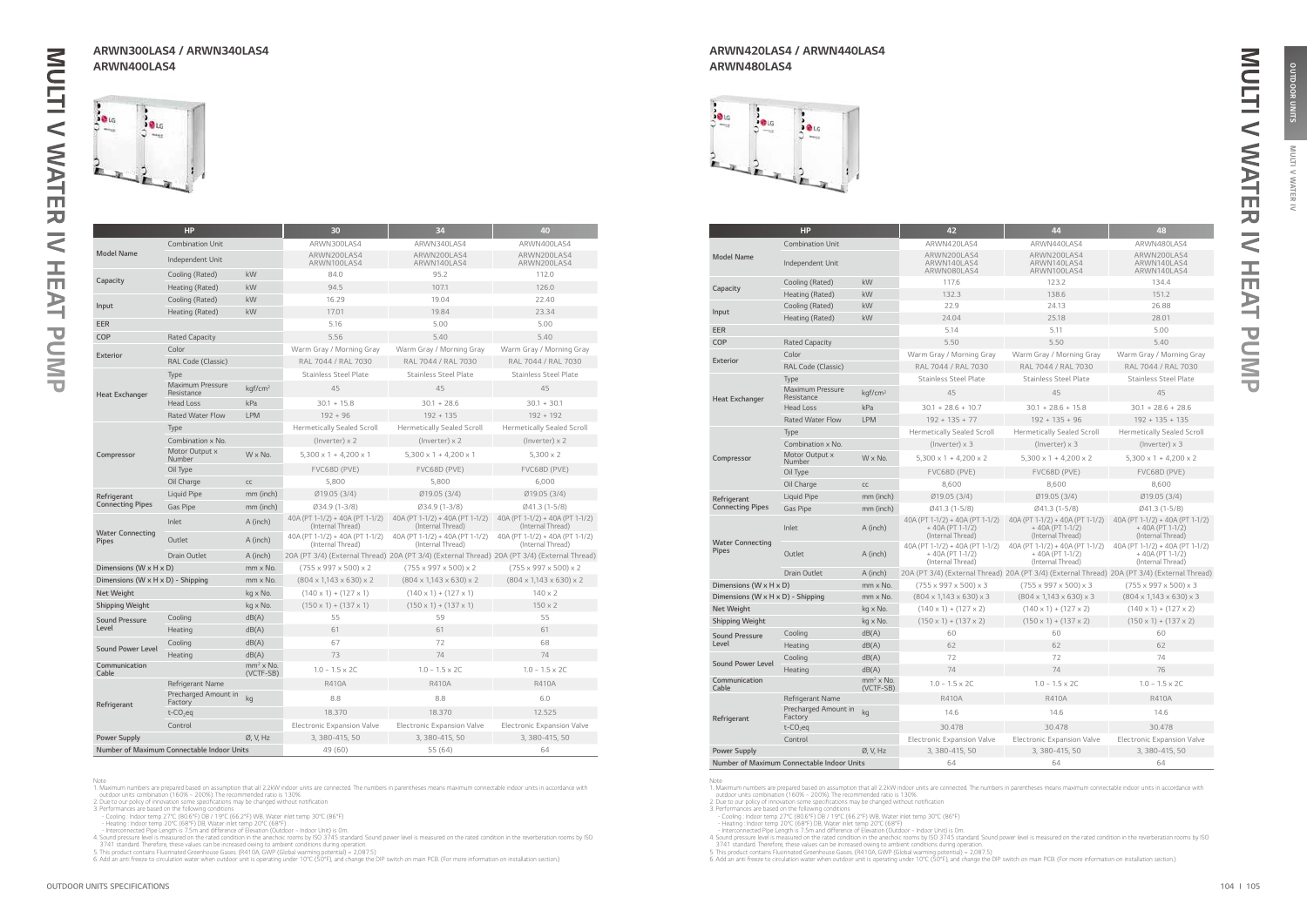**MULTI** 

**IAN** 虱  $\tilde{z}$ 

OUTDOOR UNITS

|                                         | <b>HP</b>                                  |                          | 50                                                                        | 54                                                                                           | 60                                                                        |
|-----------------------------------------|--------------------------------------------|--------------------------|---------------------------------------------------------------------------|----------------------------------------------------------------------------------------------|---------------------------------------------------------------------------|
|                                         | <b>Combination Unit</b>                    |                          | ARWN500LAS4                                                               | ARWN540LAS4                                                                                  | ARWN600LAS4                                                               |
| <b>Model Name</b>                       | Independent Unit                           |                          | ARWN200LAS4<br>ARWN200LAS4<br>ARWN100LAS4                                 | ARWN200LAS4<br>ARWN200LAS4<br>ARWN140LAS4                                                    | ARWN200LAS4<br>ARWN200LAS4<br>ARWN200LAS4                                 |
|                                         | Cooling (Rated)                            | kW                       | 140.0                                                                     | 151.2                                                                                        | 168.0                                                                     |
| Capacity                                | Heating (Rated)                            | kW                       | 157.5                                                                     | 170.1                                                                                        | 189.0                                                                     |
|                                         | Cooling (Rated)                            | kW                       | 27.49                                                                     | 30.24                                                                                        | 33.60                                                                     |
| Input                                   | Heating (Rated)                            | kW                       | 28.68                                                                     | 31.51                                                                                        | 35.01                                                                     |
| <b>EER</b>                              |                                            |                          | 5.09                                                                      | 5.00                                                                                         | 5.00                                                                      |
| COP                                     | <b>Rated Capacity</b>                      |                          | 5.49                                                                      | 5.40                                                                                         | 5.40                                                                      |
| <b>Exterior</b>                         | Color                                      |                          | Warm Gray / Morning Gray                                                  | Warm Gray / Morning Gray                                                                     | Warm Gray / Morning Gray                                                  |
|                                         | RAL Code (Classic)                         |                          | RAL 7044 / RAL 7030                                                       | RAL 7044 / RAL 7030                                                                          | RAL 7044 / RAL 7030                                                       |
|                                         | Type                                       |                          | <b>Stainless Steel Plate</b>                                              | <b>Stainless Steel Plate</b>                                                                 | <b>Stainless Steel Plate</b>                                              |
| <b>Heat Exchanger</b>                   | <b>Maximum Pressure</b><br>Resistance      | kgf/cm <sup>2</sup>      | 45                                                                        | 45                                                                                           | 45                                                                        |
|                                         | <b>Head Loss</b>                           | kPa                      | $30.1 + 30.1 + 15.8$                                                      | $30.1 + 28.6 + 28.6$                                                                         | $30.1 + 30.1 + 30.1$                                                      |
|                                         | <b>Rated Water Flow</b>                    | <b>LPM</b>               | $192 + 192 + 96$                                                          | $192 + 192 + 135$                                                                            | 192 + 192+ 192                                                            |
|                                         | Type                                       |                          | <b>Hermetically Sealed Scroll</b>                                         | <b>Hermetically Sealed Scroll</b>                                                            | <b>Hermetically Sealed Scroll</b>                                         |
|                                         | Combination x No.                          |                          | $(Inverse) \times 3$                                                      | $(Inverse) \times 3$                                                                         | $($ lnverter $) \times 3$                                                 |
| Compressor                              | Motor Output x<br>Number                   | $W \times No.$           | $5,300 \times 2 + 4,200 \times 1$                                         | $5,300 \times 2 + 4,200 \times 1$                                                            | $5,300 \times 3$                                                          |
|                                         | Oil Type                                   |                          | FVC68D (PVE)                                                              | FVC68D (PVE)                                                                                 | FVC68D (PVE)                                                              |
|                                         | Oil Charge                                 | CC                       | 8,800                                                                     | 8,800                                                                                        | 9.000                                                                     |
| Refrigerant                             | Liquid Pipe                                | mm (inch)                | Ø19.05 (3/4)                                                              | Ø19.05 (3/4)                                                                                 | Ø19.05 (3/4)                                                              |
| <b>Connecting Pipes</b>                 | Gas Pipe                                   | mm (inch)                | Ø41.3 (1-5/8)                                                             | Ø41.3 (1-5/8)                                                                                | Ø41.3 (1-5/8)                                                             |
|                                         | Inlet                                      | A (inch)                 | 40A (PT 1-1/2) +40A (PT 1-1/2)<br>+40A (PT 1-1/2)<br>(Internal Thread)    | 40A (PT 1-1/2) + 40A (PT 1-1/2)<br>+40A (PT 1-1/2)<br>(Internal Thread)                      | 40A (PT 1-1/2) + 40A (PT 1-1/2)<br>+40A (PT 1-1/2)<br>(Internal Thread)   |
| <b>Water Connecting</b><br><b>Pipes</b> | Outlet                                     | A (inch)                 | 40A (PT 1-1/2) + 40A (PT 1-1/2)<br>$+40A (PT 1-1/2)$<br>(Internal Thread) | 40A (PT 1-1/2) + 40A (PT 1-1/2)<br>$+40A (PT 1-1/2)$<br>(Internal Thread)                    | 40A (PT 1-1/2) + 40A (PT 1-1/2)<br>$+40A (PT 1-1/2)$<br>(Internal Thread) |
|                                         | Drain Outlet                               | A (inch)                 |                                                                           | 20A (PT 3/4) (External Thread) 20A (PT 3/4) (External Thread) 20A (PT 3/4) (External Thread) |                                                                           |
| Dimensions (W $\times$ H $\times$ D)    |                                            | mm x No.                 | $(755 \times 997 \times 500) \times 3$                                    | $(755 \times 997 \times 500) \times 3$                                                       | $(755 \times 997 \times 500) \times 3$                                    |
| Dimensions (W x H x D) - Shipping       |                                            | mm x No.                 | $(804 \times 1,143 \times 630) \times 3$                                  | $(804 \times 1,143 \times 630) \times 3$                                                     | $(804 \times 1,143 \times 630) \times 3$                                  |
| Net Weight                              |                                            | kg x No.                 | $(140 \times 2) + (127 \times 1)$                                         | $(140 \times 2) + (127 \times 1)$                                                            | $140 \times 3$                                                            |
| <b>Shipping Weight</b>                  |                                            | kg x No.                 | $(150 \times 2) + (137 \times 1)$                                         | $(150 \times 2) + (137 \times 1)$                                                            | $150 \times 3$                                                            |
| <b>Sound Pressure</b>                   | Cooling                                    | dB(A)                    | 58                                                                        | 60                                                                                           | 56                                                                        |
| Level                                   | Heating                                    | dB(A)                    | 63                                                                        | 62                                                                                           | 62                                                                        |
| <b>Sound Power Level</b>                | Cooling                                    | dB(A)                    | 70                                                                        | 74                                                                                           | 70                                                                        |
|                                         | Heating                                    | dB(A)                    | 75                                                                        | 76                                                                                           | 76                                                                        |
| Communication<br>Cable                  |                                            | $mm2$ x No.<br>(VCTF-SB) | $1.0 - 1.5 \times 2C$                                                     | $1.0 - 1.5 \times 2C$                                                                        | $1.0 - 1.5 \times 2C$                                                     |
|                                         | Refrigerant Name                           |                          | <b>R410A</b>                                                              | R410A                                                                                        | <b>R410A</b>                                                              |
| Refrigerant                             | Precharged Amount in<br>Factory            | kg                       | 11.8                                                                      | 11.8                                                                                         | 9.0                                                                       |
|                                         | $t$ -CO <sub>2</sub> eq                    |                          | 24.633                                                                    | 24.633                                                                                       | 18.788                                                                    |
|                                         | Control                                    |                          | <b>Electronic Expansion Valve</b>                                         | <b>Electronic Expansion Valve</b>                                                            | <b>Electronic Expansion Valve</b>                                         |
| <b>Power Supply</b>                     |                                            | Ø, V, Hz                 | 3, 380-415, 50                                                            | 3, 380-415, 50                                                                               | 3, 380-415, 50                                                            |
|                                         | Number of Maximum Connectable Indoor Units |                          | 64                                                                        | 64                                                                                           | 64                                                                        |

Note<br>
1. Maximum numbers are prepared based on assumption that all 2.2kW indoor units are connected. The numbers in parentheses means maximum connectable indoor units in accordance with<br>
1. Maximum numbers are prepared bas

|                                            | HP                                    |                               | 62                                                                                | 64                                                                                                                | 68                                                                                |
|--------------------------------------------|---------------------------------------|-------------------------------|-----------------------------------------------------------------------------------|-------------------------------------------------------------------------------------------------------------------|-----------------------------------------------------------------------------------|
|                                            | <b>Combination Unit</b>               |                               | ARWN620LAS4                                                                       | ARWN640LAS4                                                                                                       | ARWN680LAS4                                                                       |
| <b>Model Name</b>                          | Independent Unit                      |                               | ARWN200LAS4<br>ARWN200LAS4<br>ARWN140LAS4<br>ARWN080LAS4                          | ARWN200LAS4<br>ARWN200LAS4<br>ARWN140LAS4<br>ARWN100LAS4                                                          | ARWN200LAS4<br>ARWN200LAS4<br>ARWN140LAS4<br>ARWN140LAS4                          |
|                                            | Cooling (Rated)                       | kW                            | 173.6                                                                             | 179.2                                                                                                             | 190.4                                                                             |
| Capacity                                   | Heating (Rated)                       | kW                            | 195.3                                                                             | 201.6                                                                                                             | 214.2                                                                             |
|                                            | Cooling (Rated)                       | kW                            | 34.10                                                                             | 35.33                                                                                                             | 38.08                                                                             |
| Input                                      | Heating (Rated)                       | kW                            | 35.71                                                                             | 36.85                                                                                                             | 39.68                                                                             |
| <b>EER</b>                                 |                                       |                               | 5.09                                                                              | 5.07                                                                                                              | 5.00                                                                              |
| COP                                        | <b>Rated Capacity</b>                 |                               | 5.47                                                                              | 5.47                                                                                                              | 5.40                                                                              |
|                                            | Color                                 |                               | Warm Gray / Morning Gray                                                          | Warm Gray / Morning Gray                                                                                          | Warm Gray / Morning Gray                                                          |
| <b>Exterior</b>                            | RAL Code (Classic)                    |                               | RAL 7044 / RAL 7030                                                               | RAL 7044 / RAL 7030                                                                                               | RAL 7044 / RAL 7030                                                               |
|                                            | Type                                  |                               | <b>Stainless Steel Plate</b>                                                      | <b>Stainless Steel Plate</b>                                                                                      | <b>Stainless Steel Plate</b>                                                      |
| <b>Heat Exchanger</b>                      | <b>Maximum Pressure</b><br>Resistance | kgf/cm <sup>2</sup>           | 45                                                                                | 45                                                                                                                | 45                                                                                |
|                                            | <b>Head Loss</b>                      | kPa                           | $30.1 + 30.1 + 28.6 + 10.7$                                                       | $30.1 + 30.1 + 28.6 + 15.8$                                                                                       | $30.1 + 30.1 + 28.6 + 28.6$                                                       |
|                                            | <b>Rated Water Flow</b>               | <b>LPM</b>                    | $192 + 192 + 135 + 77$                                                            | $192 + 192 + 135 + 96$                                                                                            | $192 + 192 + 135 + 135$                                                           |
|                                            | Type                                  |                               | <b>Hermetically Sealed Scroll</b>                                                 | <b>Hermetically Sealed Scroll</b>                                                                                 | <b>Hermetically Sealed Scroll</b>                                                 |
|                                            | Combination x No.                     |                               | (Inverter) $\times$ 4                                                             | (Inverter) $\times$ 4                                                                                             | (Inverter) $\times$ 4                                                             |
| Compressor                                 | Motor Output x<br>Number              | $W \times No.$                | $5,300 \times 2 + 4,200 \times 2$                                                 | $5,300 \times 2 + 4,200 \times 2$                                                                                 | $5,300 \times 2 + 4,200 \times 2$                                                 |
|                                            | Oil Type                              |                               | FVC68D (PVE)                                                                      | FVC68D (PVE)                                                                                                      | FVC68D (PVE)                                                                      |
|                                            | Oil Charge                            | CC                            | 11,600                                                                            | 11,600                                                                                                            | 11,600                                                                            |
| Refrigerant                                | Liquid Pipe                           | mm (inch)                     | Ø22.2(7/8)                                                                        | Ø22.2(7/8)                                                                                                        | Ø22.2(7/8)                                                                        |
| <b>Connecting Pipes</b>                    | <b>Gas Pipe</b>                       | mm (inch)                     | Ø44.5 (1-3/4)                                                                     | Ø44.5 (1-3/4)                                                                                                     | Ø53.98 (2-1/8)                                                                    |
|                                            | Inlet                                 | A (inch)                      | 40A (PT 1-1/2) + 40A (PT 1-1/2)<br>$+40A (PT 1-1/2) + PT40$<br>(Internal Thread)  | 40A (PT 1-1/2) + 40A (PT 1-1/2)<br>$+ 40A (PT 1-1/2) + PT40$<br>(Internal Thread)                                 | 40A (PT 1-1/2) + 40A (PT 1-1/2)<br>$+ 40A (PT 1-1/2) + PT40$<br>(Internal Thread) |
| <b>Water Connecting</b><br><b>Pipes</b>    | Outlet                                | A (inch)                      | 40A (PT 1-1/2) + 40A (PT 1-1/2)<br>$+ 40A (PT 1-1/2) + PT40$<br>(Internal Thread) | 40A (PT 1-1/2) + 40A (PT 1-1/2) 40A (PT 1-1/2) + 40A (PT 1-1/2)<br>$+$ 40A (PT 1-1/2) + PT40<br>(Internal Thread) | $+$ 40A (PT 1-1/2) + PT40<br>(Internal Thread)                                    |
|                                            | <b>Drain Outlet</b>                   | A (inch)                      |                                                                                   | 20A (PT 3/4) (External Thread) 20A (PT 3/4) (External Thread) 20A (PT 3/4) (External Thread)                      |                                                                                   |
| Dimensions (W x H x D)                     |                                       | mm x No.                      | $(755 \times 997 \times 500) \times 4$                                            | $(755 \times 997 \times 500) \times 4$                                                                            | $(755 \times 997 \times 500) \times 4$                                            |
| Dimensions (W x H x D) - Shipping          |                                       | mm x No.                      | $(804 \times 1,143 \times 630) \times 4$                                          | $(804 \times 1,143 \times 630) \times 4$                                                                          | $(804 \times 1,143 \times 630) \times 4$                                          |
| <b>Net Weight</b>                          |                                       | kg x No.                      | $(140 \times 2) + (127 \times 2)$                                                 | $(140 \times 2) + (127 \times 2)$                                                                                 | $(140 \times 2) + (127 \times 2)$                                                 |
| Shipping Weight                            |                                       | kg x No.                      | $(150 \times 2) + (137 \times 2)$                                                 | $(150 \times 2) + (137 \times 2)$                                                                                 | $(150 \times 2) + (137 \times 2)$                                                 |
| <b>Sound Pressure</b>                      | Cooling                               | dB(A)                         | 61                                                                                | 61                                                                                                                | 61                                                                                |
| Level                                      | Heating                               | dB(A)                         | 64                                                                                | 64                                                                                                                | 63                                                                                |
| <b>Sound Power Level</b>                   | Cooling                               | dB(A)                         | 73                                                                                | 73                                                                                                                | 75                                                                                |
|                                            | Heating                               | dB(A)                         | 76                                                                                | 76                                                                                                                | 77                                                                                |
| Communication<br>Cable                     |                                       | $mm2 \times No.$<br>(VCTF-SB) | $1.0 - 1.5 \times 2C$                                                             | $1.0 - 1.5 \times 2C$                                                                                             | $1.0 - 1.5 \times 2C$                                                             |
|                                            | Refrigerant Name                      |                               | <b>R410A</b>                                                                      | <b>R410A</b>                                                                                                      | <b>R410A</b>                                                                      |
| Refrigerant                                | Precharged Amount in<br>Factory       | kg                            | 17.6                                                                              | 17.6                                                                                                              | 17.6                                                                              |
|                                            | $t$ -CO <sub>2</sub> eq               |                               | 36.740                                                                            | 36.740                                                                                                            | 36.740                                                                            |
|                                            | Control                               |                               | Electronic Expansion Valve                                                        | <b>Electronic Expansion Valve</b>                                                                                 | Electronic Expansion Valve                                                        |
| <b>Power Supply</b>                        |                                       | Ø, V, Hz                      | 3, 380-415, 50                                                                    | 3, 380-415, 50                                                                                                    | 3, 380-415, 50                                                                    |
| Number of Maximum Connectable Indoor Units |                                       |                               | 64                                                                                | 64                                                                                                                | 64                                                                                |

Note<br>
1. Maximum numbers are prepared based on assumption that all 2.2kW indoor units are connected. The numbers in parentheses means maximum connectable indoor units in accordance with<br>
1. Maximum numbers are prepared bas

### ARWN500LAS4 / ARWN540LAS4 ARWN600LAS4



### ARWN620LAS4 / ARWN640LAS4 ARWN680LAS4



MULTI V WATER IV HEAT PUMP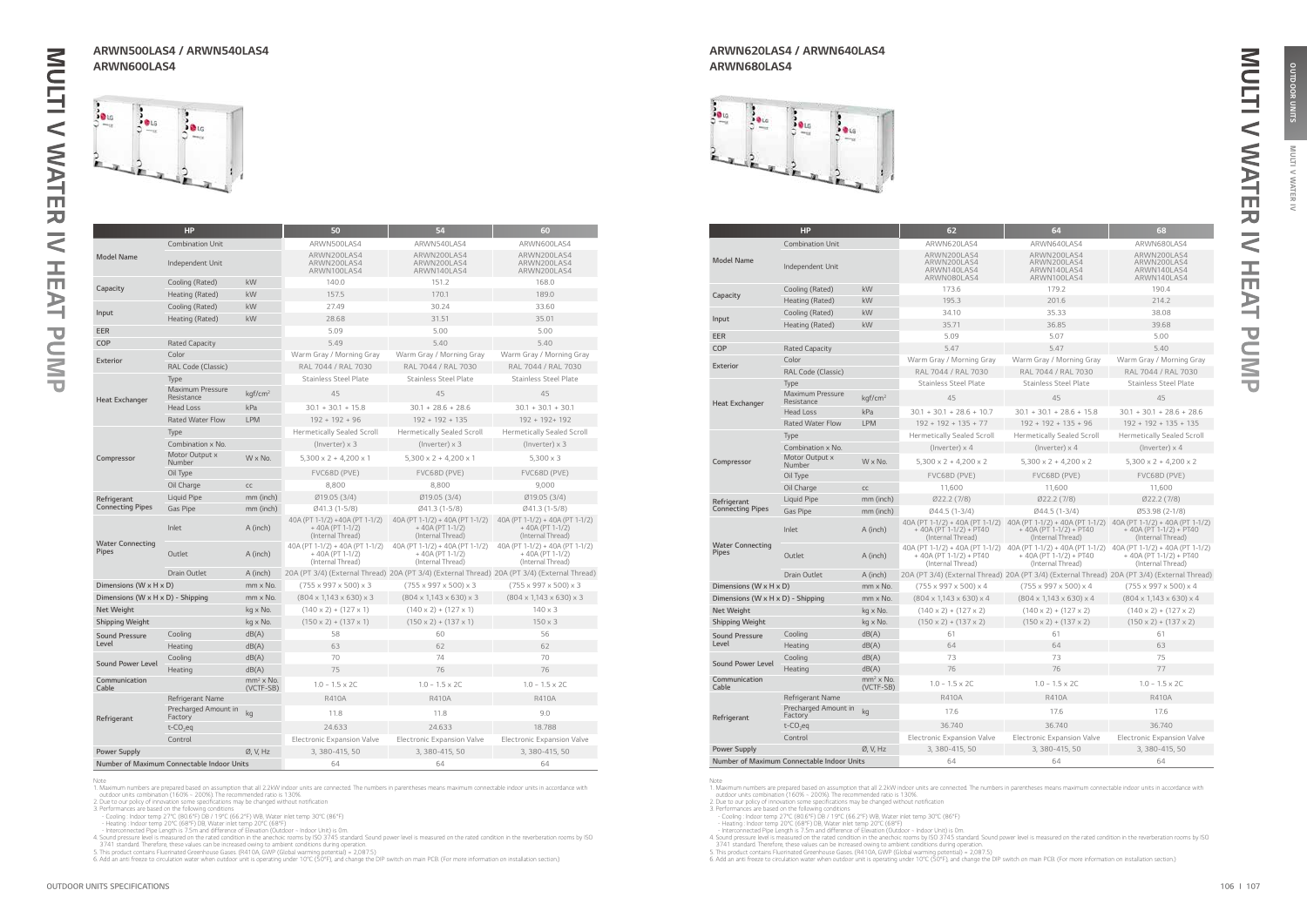**MULTI** 

**IAN** 虱  $\tilde{z}$ 

|                                   | <b>HP</b>                                                |                          | 70                                                                      | 74                                                                                                                                                | 80                                                                                           |
|-----------------------------------|----------------------------------------------------------|--------------------------|-------------------------------------------------------------------------|---------------------------------------------------------------------------------------------------------------------------------------------------|----------------------------------------------------------------------------------------------|
|                                   |                                                          |                          |                                                                         |                                                                                                                                                   |                                                                                              |
| <b>Model Name</b>                 | <b>Combination Unit</b><br>Independent Unit              |                          | ARWN700LAS4<br>ARWN200LAS4<br>ARWN200LAS4<br>ARWN200LAS4<br>ARWN100LAS4 | ARWN740LAS4<br>ARWN200LAS4<br>ARWN200LAS4<br>ARWN200LAS4<br>ARWN140LAS4                                                                           | ARWN800LAS4<br>ARWN200LAS4<br>ARWN200LAS4<br>ARWN200LAS4<br>ARWN200LAS4                      |
|                                   | Cooling (Rated)                                          | kW                       | 196.0                                                                   | 207.2                                                                                                                                             | 224.0                                                                                        |
| Capacity                          | Heating (Rated)                                          | kW                       | 220.5                                                                   | 233.1                                                                                                                                             | 252.0                                                                                        |
|                                   | Cooling (Rated)                                          | kW                       | 38.69                                                                   | 41.44                                                                                                                                             | 44.80                                                                                        |
| Input                             | Heating (Rated)                                          | kW                       | 40.35                                                                   | 43.18                                                                                                                                             | 46.68                                                                                        |
| EER                               |                                                          |                          | 5.07                                                                    | 5.00                                                                                                                                              | 5.00                                                                                         |
| COP                               | <b>Rated Capacity</b>                                    |                          | 5.46                                                                    | 5.40                                                                                                                                              | 5.40                                                                                         |
|                                   | Color                                                    |                          | Warm Gray / Morning Gray                                                | Warm Gray / Morning Gray                                                                                                                          | Warm Gray / Morning Gray                                                                     |
| <b>Exterior</b>                   | RAL Code (Classic)                                       |                          | RAL 7044 / RAL 7030                                                     | RAL 7044 / RAL 7030                                                                                                                               | RAL 7044 / RAL 7030                                                                          |
|                                   | Type                                                     |                          | <b>Stainless Steel Plate</b>                                            | <b>Stainless Steel Plate</b>                                                                                                                      | <b>Stainless Steel Plate</b>                                                                 |
| Heat Exchanger                    | <b>Maximum Pressure</b><br>Resistance                    | kqf/cm <sup>2</sup>      | 45                                                                      | 45                                                                                                                                                | 45                                                                                           |
|                                   | <b>Head Loss</b>                                         | kPa                      | $30.1 + 30.1 + 30.1 + 15.8$                                             | $30.1 + 30.1 + 30.1 + 28.6$                                                                                                                       | $30.1 + 30.1 + 30.1 + 30.1$                                                                  |
|                                   | <b>Rated Water Flow</b>                                  | <b>LPM</b>               | $192 + 192 + 192 + 96$                                                  | $192 + 192 + 192 + 135$                                                                                                                           | $192 + 192 + 192 + 192$                                                                      |
|                                   | Type                                                     |                          | <b>Hermetically Sealed Scroll</b>                                       | <b>Hermetically Sealed Scroll</b>                                                                                                                 | <b>Hermetically Sealed Scroll</b>                                                            |
|                                   | Combination x No.                                        |                          | (Inverter) $\times$ 4                                                   | (Inverter) $\times$ 4                                                                                                                             | (Inverter) x 4                                                                               |
| Compressor                        | Motor Output x<br>Number                                 | $W \times No.$           | $5,300 \times 3 + 4,200 \times 1$                                       | $5,300 \times 3 + 4,200 \times 1$                                                                                                                 | $5,300 \times 4$                                                                             |
|                                   | Oil Type                                                 |                          | FVC68D (PVE)                                                            | FVC68D (PVE)                                                                                                                                      | FVC68D (PVE)                                                                                 |
|                                   | Oil Charge                                               | $\mathsf{CC}$            | 11,800                                                                  | 11,800                                                                                                                                            | 12,000                                                                                       |
| Refrigerant                       | Liquid Pipe                                              | mm (inch)                | Ø22.2(7/8)                                                              | Ø22.2(7/8)                                                                                                                                        | Ø22.2(7/8)                                                                                   |
| <b>Connecting Pipes</b>           | Gas Pipe                                                 | mm (inch)                | Ø53.98 (2-1/8)                                                          | Ø53.98 (2-1/8)                                                                                                                                    | Ø53.98 (2-1/8)                                                                               |
|                                   | Inlet                                                    | A (inch)                 | $+ 40A (PT 1-1/2) + PT40$<br>(Internal Thread)                          | 40A (PT 1-1/2) + 40A (PT 1-1/2) 40A (PT 1-1/2) + 40A (PT 1-1/2) 40A (PT 1-1/2) + 40A (PT 1-1/2)<br>+ 40A (PT 1-1/2) + PT40<br>(Internal Thread)   | $+ 40A (PT 1-1/2) + PT40$<br>(Internal Thread)                                               |
| Water Connecting<br>Pipes         | Outlet                                                   | A (inch)                 | + 40A (PT 1-1/2) + PT40<br>(Internal Thread)                            | 40A (PT 1-1/2) + 40A (PT 1-1/2) 40A (PT 1-1/2) + 40A (PT 1-1/2) 40A (PT 1-1/2) + 40A (PT 1-1/2)<br>$+$ 40A (PT 1-1/2) + PT40<br>(Internal Thread) | $+$ 40A (PT 1-1/2) + PT40<br>(Internal Thread)                                               |
|                                   | Drain Outlet                                             | A (inch)                 |                                                                         |                                                                                                                                                   | 20A (PT 3/4) (External Thread) 20A (PT 3/4) (External Thread) 20A (PT 3/4) (External Thread) |
| Dimensions (W x H x D)            |                                                          | $mm \times No.$          | $(755 \times 997 \times 500) \times 4$                                  | (755 x 997 x 500) x 4                                                                                                                             | $(755 \times 997 \times 500) \times 4$                                                       |
| Dimensions (W x H x D) - Shipping |                                                          | mm x No.                 | $(804 \times 1,143 \times 630) \times 4$                                | $(804 \times 1,143 \times 630) \times 4$                                                                                                          | $(804 \times 1,143 \times 630) \times 4$                                                     |
| <b>Net Weight</b>                 |                                                          | kg x No.                 | $(140 \times 3) + (127 \times 1)$                                       | $(140 \times 3) + (127 \times 1)$                                                                                                                 | $140 \times 4$                                                                               |
| <b>Shipping Weight</b>            |                                                          | kg x No.                 | $(150 \times 3) + (137 \times 1)$                                       | $(150 \times 3) + (137 \times 1)$                                                                                                                 | $150 \times 4$                                                                               |
| <b>Sound Pressure</b>             | Cooling                                                  | dB(A)                    | 59                                                                      | 61                                                                                                                                                | 57                                                                                           |
| Level                             | Heating                                                  | dB(A)                    | 65                                                                      | 63                                                                                                                                                | 63                                                                                           |
| <b>Sound Power Level</b>          | Cooling                                                  | dB(A)                    | 71                                                                      | 75                                                                                                                                                | 71                                                                                           |
|                                   | Heating                                                  | dB(A)                    | 77                                                                      | 77                                                                                                                                                | 77                                                                                           |
| Communication<br>Cable            |                                                          | $mm2$ x No.<br>(VCTF-SB) | $1.0 - 1.5 \times 2C$                                                   | $1.0 - 1.5 \times 2C$                                                                                                                             | $1.0 - 1.5 \times 2C$                                                                        |
|                                   | Refrigerant Name                                         |                          | <b>R410A</b>                                                            | <b>R410A</b>                                                                                                                                      | <b>R410A</b>                                                                                 |
| Refrigerant                       | Precharged Amount in<br>Factory                          | kg                       | 14.8                                                                    | 14.8                                                                                                                                              | 12.0                                                                                         |
|                                   | $t$ -CO <sub>2</sub> eq                                  |                          | 30.895                                                                  | 30.895                                                                                                                                            | 25,050                                                                                       |
|                                   | Control                                                  |                          | <b>Electronic Expansion Valve</b>                                       | <b>Electronic Expansion Valve</b>                                                                                                                 | <b>Electronic Expansion Valve</b>                                                            |
| <b>Power Supply</b>               |                                                          | Ø, V, Hz                 | 3, 380-415, 50                                                          | 3, 380-415, 50                                                                                                                                    | 3, 380-415, 50                                                                               |
|                                   | Number of Maximum Connectable Indoor Units <sup>1)</sup> |                          | 64                                                                      | 64                                                                                                                                                | 64                                                                                           |

Note<br>
1. Maximum numbers are prepared based on assumption that all 2.2kW indoor units are connected. The numbers in parentheses means maximum connectable indoor units in accordance with<br>
1. Maximum numbers are prepared bas

|                                         | <b>HP</b>                                                |                          | $\bf{a}$                                 | 10                                                                                           | 14                                       |
|-----------------------------------------|----------------------------------------------------------|--------------------------|------------------------------------------|----------------------------------------------------------------------------------------------|------------------------------------------|
|                                         | <b>Combination Unit</b>                                  |                          | ARWB080LAS4                              | ARWB100LAS4                                                                                  | ARWB140LAS4                              |
| <b>Model Name</b>                       | Independent Unit                                         |                          | ARWB080LAS4                              | ARWB100LAS4                                                                                  | ARWB140LAS4                              |
| Capacity                                | Cooling (Rated)                                          | kW                       | 22.4                                     | 28.0                                                                                         | 39.2                                     |
|                                         | Heating (Rated)                                          | kW                       | 25.2                                     | 31.5                                                                                         | 44.1                                     |
|                                         | Cooling (Rated)                                          | kW                       | 3.86                                     | 5.09                                                                                         | 7.84                                     |
| Input                                   | Heating (Rated)                                          | kW                       | 4.20                                     | 5.34                                                                                         | 8.17                                     |
| EER                                     |                                                          |                          | 5.80                                     | 5.50                                                                                         | 5.00                                     |
| COP                                     | <b>Rated Capacity</b>                                    |                          | 6.00                                     | 5.90                                                                                         | 5.40                                     |
| Exterior                                | Color                                                    |                          | Warm Gray / Morning Gray                 | Warm Gray / Morning Gray                                                                     | Warm Gray / Morning Gray                 |
|                                         | RAL Code (Classic)                                       |                          | RAL 7044 / RAL 7030                      | RAL 7044 / RAL 7030                                                                          | RAL 7044 / RAL 7030                      |
|                                         | Type                                                     |                          | <b>Stainless Steel Plate</b>             | <b>Stainless Steel Plate</b>                                                                 | <b>Stainless Steel Plate</b>             |
| <b>Heat Exchanger</b>                   | <b>Maximum Pressure</b><br>Resistance                    | kgf/cm <sup>2</sup>      | 45                                       | 45                                                                                           | 45                                       |
|                                         | <b>Head Loss</b>                                         | kPa                      | 10.7                                     | 15.8                                                                                         | 28.6                                     |
|                                         | <b>Rated Water Flow</b>                                  | <b>LPM</b>               | 77                                       | 96                                                                                           | 135                                      |
|                                         | Type                                                     |                          | <b>Hermetically Sealed Scroll</b>        | <b>Hermetically Sealed Scroll</b>                                                            | <b>Hermetically Sealed Scroll</b>        |
|                                         | Combination x No.                                        |                          | (Inverter) x 1                           | (Inverter) x 1                                                                               | (Inverter) $\times$ 1                    |
| Compressor                              | Motor Output x<br>Number                                 | $W \times No.$           | $4.200 \times 1$                         | $4.200 \times 1$                                                                             | $4.200 \times 1$                         |
|                                         | Oil Type                                                 |                          | FVC68D (PVE)                             | FVC68D (PVE)                                                                                 | FVC68D (PVE)                             |
|                                         | Oil Charge                                               | CC                       | 2,800                                    | 2,800                                                                                        | 2,800                                    |
|                                         | Liquid Pipe                                              | mm (inch)                | Ø9.52 (3/8)                              | Ø9.52 (3/8)                                                                                  | Ø12.7(1/2)                               |
| Refrigerant<br><b>Connecting Pipes</b>  | Low Pressure Gas Pipe mm (inch)                          |                          | Ø22.2(7/8)                               | Ø22.2(7/8)                                                                                   | Ø25.4(1)                                 |
|                                         | High Pressure Gas Pipe mm (inch)                         |                          | Ø19.05 (3/4)                             | Ø19.05 (3/4)                                                                                 | Ø19.05 (3/4)                             |
|                                         | Inlet                                                    | A (inch)                 | 40A (PT 1-1/2)<br>(Internal Thread)      | 40A (PT 1-1/2)<br>(Internal Thread)                                                          | 40A (PT 1-1/2)<br>(Internal Thread)      |
| <b>Water Connecting</b><br><b>Pipes</b> | Outlet                                                   | A (inch)                 | 40A (PT 1-1/2)<br>(Internal Thread)      | 40A (PT 1-1/2)<br>(Internal Thread)                                                          | 40A (PT 1-1/2)<br>(Internal Thread)      |
|                                         | <b>Drain Outlet</b>                                      | A (inch)                 |                                          | 20A (PT 3/4) (External Thread) 20A (PT 3/4) (External Thread) 20A (PT 3/4) (External Thread) |                                          |
| Dimensions (W x H x D)                  |                                                          | mm x No.                 | $(755 \times 997 \times 500) \times 1$   | $(755 \times 997 \times 500) \times 1$                                                       | $(755 \times 997 \times 500) \times 1$   |
| Dimensions (W x H x D) - Shipping       |                                                          | $mm \times No.$          | $(804 \times 1,143 \times 630) \times 1$ | $(804 \times 1,143 \times 630) \times 1$                                                     | $(804 \times 1,143 \times 630) \times 1$ |
| Net Weight                              |                                                          | kg x No.                 | $127 \times 1$                           | $127 \times 1$                                                                               | $127 \times 1$                           |
| <b>Shipping Weight</b>                  |                                                          | kg x No.                 | $137 \times 1$                           | $137 \times 1$                                                                               | $137 \times 1$                           |
| Sound Pressure                          | Cooling                                                  | dB(A)                    | 47                                       | 50                                                                                           | 58                                       |
| Level                                   | Heating                                                  | dB(A)                    | 51                                       | 53                                                                                           | 57                                       |
| <b>Sound Power Level</b>                | Cooling                                                  | dB(A)                    | 59                                       | 62                                                                                           | 70                                       |
|                                         | Heating                                                  | dB(A)                    | 63                                       | 65                                                                                           | 69                                       |
| Communication<br>Cable                  |                                                          | $mm2$ x No.<br>(VCTF-SB) | $1.0 - 1.5 \times 2C$                    | $1.0 - 1.5 \times 2C$                                                                        | $1.0 - 1.5 \times 2C$                    |
|                                         | Refrigerant Name                                         |                          | <b>R410A</b>                             | <b>R410A</b>                                                                                 | <b>R410A</b>                             |
| Refrigerant                             | Precharged Amount in<br>Factory                          | kg                       | 5.8                                      | 5.8                                                                                          | 5.8                                      |
|                                         | $t$ -CO <sub>2</sub> eq                                  |                          | 12.108                                   | 12.108                                                                                       | 12.108                                   |
|                                         | Control                                                  |                          | <b>Electronic Expansion Valve</b>        | <b>Electronic Expansion Valve</b>                                                            | <b>Electronic Expansion Valve</b>        |
| <b>Power Supply</b>                     |                                                          | Ø, V, Hz                 | 3, 380-415, 50                           | 3, 380-415, 50                                                                               | 3, 380-415, 50                           |
|                                         | Number of Maximum Connectable Indoor Units <sup>1)</sup> |                          | 13(20)                                   | 16(25)                                                                                       | 23(35)                                   |

Note<br>
1. Maximum numbers are prepared based on assumption that all 2.2kW indoor units are connected. The numbers in parentheses means maximum connectable indoor units in accordance with<br>
1. Maximum numbers are prepared bas

### ARWN700LAS4 / ARWN740LAS4 ARWN800LAS4



### ARWB080LAS4 / ARWB100LAS4 ARWB140LAS4



MULTI V WATER IV HEAT RECOVERY

고  $\overline{\Box}$ 

> $\blacktriangleright$  $\equiv$

刀  $\Box$  $\bigcap$  $\bigcirc$  $\,<\,$ m 刀  $\prec$ 

 $\overline{<}$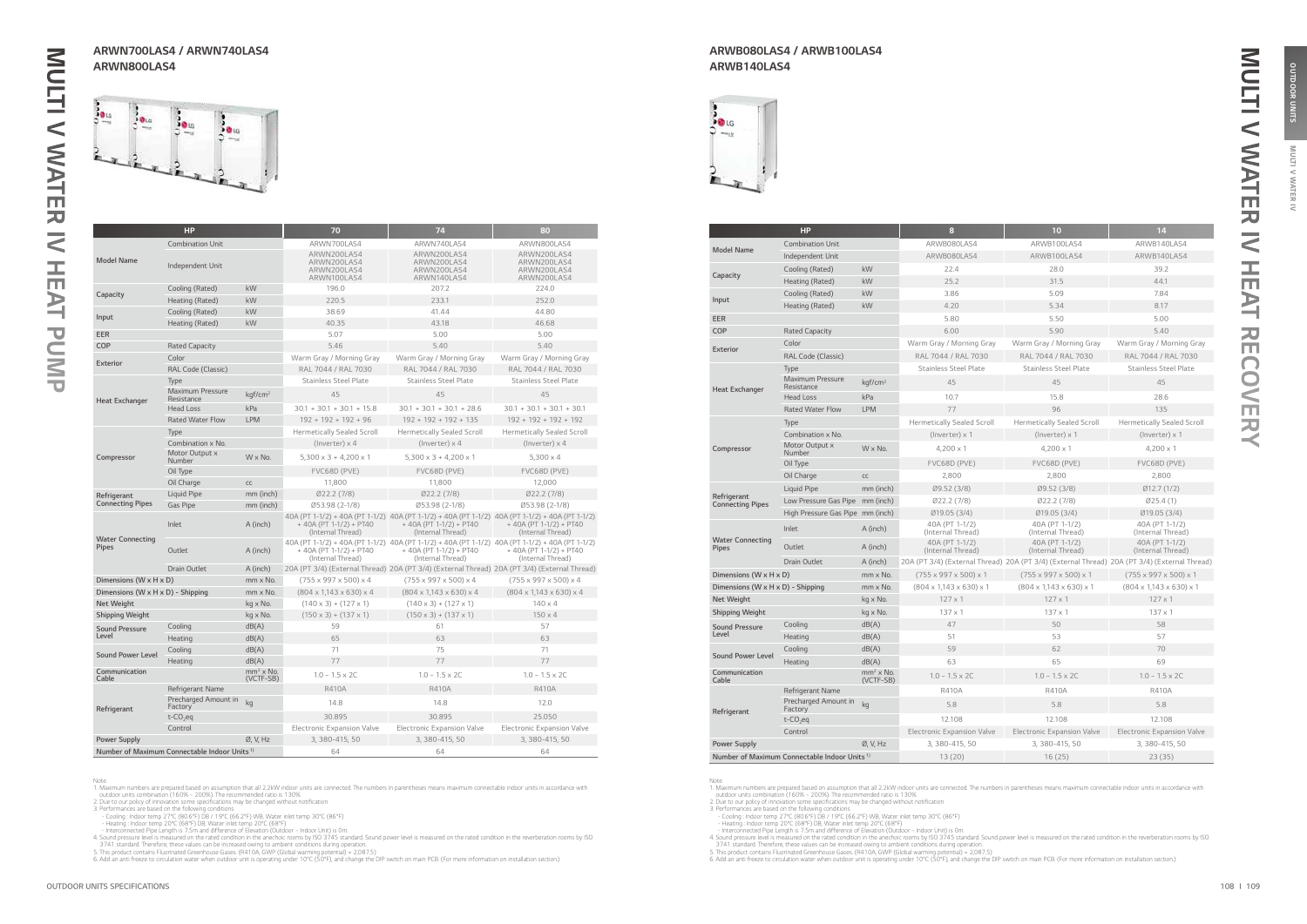**MULTI** 

**IAN** 虱  $\tilde{z}$ 

|                                        | <b>HP</b>                                  |                          | 20                                       | 16                                                   | 18                                                   |
|----------------------------------------|--------------------------------------------|--------------------------|------------------------------------------|------------------------------------------------------|------------------------------------------------------|
|                                        | <b>Combination Unit</b>                    |                          | ARWB200LAS4                              | ARWB160LAS4                                          | ARWB180LAS4                                          |
| <b>Model Name</b>                      | Independent Unit                           |                          | ARWB200LAS4                              | ARWB080LAS4<br>ARWB080LAS4                           | ARWB100LAS4<br>ARWB080LAS4                           |
| Capacity                               | Cooling (Rated)                            | kW                       | 56.0                                     | 44.8                                                 | 50.4                                                 |
|                                        | Heating (Rated)                            | kW                       | 63.0                                     | 50.4                                                 | 56.7                                                 |
|                                        | Cooling (Rated)                            | kW                       | 11.20                                    | 7.72                                                 | 8.95                                                 |
| Input                                  | Heating (Rated)                            | kW                       | 11.67                                    | 8.40                                                 | 9.54                                                 |
| <b>EER</b>                             |                                            |                          | 5.00                                     | 5.80                                                 | 5.63                                                 |
| COP                                    | <b>Rated Capacity</b>                      |                          | 5.40                                     | 6.00                                                 | 5.94                                                 |
| Exterior                               | Color                                      |                          | Warm Gray / Morning Gray                 | Warm Gray / Morning Gray                             | Warm Gray / Morning Gray                             |
|                                        | RAL Code (Classic)                         |                          | RAL 7044 / RAL 7030                      | RAL 7044 / RAL 7030                                  | RAL 7044 / RAL 7030                                  |
|                                        | Type                                       |                          | <b>Stainless Steel Plate</b>             | <b>Stainless Steel Plate</b>                         | <b>Stainless Steel Plate</b>                         |
| <b>Heat Exchanger</b>                  | <b>Maximum Pressure</b><br>Resistance      | kgf/cm <sup>2</sup>      | 45                                       | 45                                                   | 45                                                   |
|                                        | <b>Head Loss</b>                           | kPa                      | 30.1                                     | $10.7 + 10.7$                                        | $15.8 + 10.7$                                        |
|                                        | <b>Rated Water Flow</b>                    | <b>LPM</b>               | 192                                      | $77 + 77$                                            | $96 + 77$                                            |
|                                        | Type                                       |                          | <b>Hermetically Sealed Scroll</b>        | <b>Hermetically Sealed Scroll</b>                    | <b>Hermetically Sealed Scroll</b>                    |
|                                        | Combination x No.                          |                          | $($ lnverter $) \times 1$                | $($ lnverter $) \times 2$                            | (Inverter) x 2                                       |
| Compressor                             | Motor Output x<br>Number                   | W x No.                  | $5,300 \times 1$                         | $4,200 \times 2$                                     | $4,200 \times 2$                                     |
|                                        | Oil Type                                   |                          | FVC68D(PVE)                              | FVC68D(PVE)                                          | FVC68D(PVE)                                          |
|                                        | Oil Charge                                 | CC                       | 3,000                                    | 5,600                                                | 5,600                                                |
|                                        | Liquid Pipe                                | mm (inch)                | Ø12.7(1/2)                               | Ø12.7(1/2)                                           | Ø12.7(1/2)                                           |
| Refrigerant<br><b>Connecting Pipes</b> | Low Pressure Gas Pipe mm (inch)            |                          | Ø28.58 (1-1/8)                           | Ø28.58 (1-1/8)                                       | Ø28.58 (1-1/8)                                       |
|                                        | High Pressure Gas Pipe mm (inch)           |                          | Ø19.05 (3/4)                             | Ø19.05 (3/4)                                         | Ø19.05 (3/4)                                         |
|                                        | Inlet                                      | A (inch)                 | 40A (PT 1-1/2)<br>(Internal Thread)      | 40A (PT 1-1/2) + 40A (PT 1-1/2)<br>(Internal Thread) | 40A (PT 1-1/2) + 40A (PT 1-1/2)<br>(Internal Thread) |
| <b>Water Connecting</b><br>Pipes       | Outlet                                     | A (inch)                 | 40A (PT 1-1/2)<br>(Internal Thread)      | 40A (PT 1-1/2) + 40A (PT 1-1/2)<br>(Internal Thread) | 40A (PT 1-1/2) + 40A (PT 1-1/2)<br>(Internal Thread) |
|                                        | Drain Outlet                               | A (inch)                 | 20A (PT 3/4)<br>(External Thread)        | 20A (PT 3/4)<br>(External Thread)                    | 20A (PT 3/4)<br>(External Thread)                    |
| Dimensions (W x H x D)                 |                                            | mm x No.                 | $(755 \times 997 \times 500) \times 1$   | $(755 \times 997 \times 500) \times 2$               | $(755 \times 997 \times 500) \times 2$               |
| Dimensions (W x H x D) - Shipping      |                                            | mm x No.                 | $(804 \times 1,143 \times 630) \times 1$ | $(804 \times 1,143 \times 630) \times 2$             | $(804 \times 1,143 \times 630) \times 2$             |
| <b>Net Weight</b>                      |                                            | kg x No.                 | $140 \times 1$                           | $127 \times 2$                                       | $127 \times 2$                                       |
| <b>Shipping Weight</b>                 |                                            | kg x No.                 | $150 \times 1$                           | $137 \times 2$                                       | $137 \times 2$                                       |
| <b>Sound Pressure</b>                  | Cooling                                    | dB(A)                    | 54                                       | 50                                                   | 52                                                   |
| Level                                  | Heating                                    | dB(A)                    | 60                                       | 54                                                   | 55                                                   |
| <b>Sound Power Level</b>               | Cooling                                    | dB(A)                    | 66                                       | 62                                                   | 64                                                   |
|                                        | Heating                                    | dB(A)                    | 72                                       | 66                                                   | 67                                                   |
| Communication<br>Cable                 |                                            | $mm2$ x No.<br>(VCTF-SB) | $1.0 - 1.5 \times 2C$                    | $1.0 - 1.5 \times 2C$                                | $1.0 - 1.5 \times 2C$                                |
|                                        | Refrigerant Name                           |                          | R410A                                    | R410A                                                | <b>R410A</b>                                         |
| Refrigerant                            | Precharged Amount in<br>Factory            | kg                       | 3.0                                      | 11.6                                                 | 11.6                                                 |
|                                        | $t$ -CO <sub>2</sub> eq                    |                          | 6.263                                    | 24.215                                               | 24.215                                               |
|                                        | Control                                    |                          | <b>Electronic Expansion Valve</b>        | <b>Electronic Expansion Valve</b>                    | <b>Electronic Expansion Valve</b>                    |
| Power Supply                           |                                            | Ø, V, Hz                 | 3, 380-415, 50                           | 3, 380-415, 50                                       | 3, 380-415, 50                                       |
|                                        | Number of Maximum Connectable Indoor Units |                          | 32(50)                                   | 26(40)                                               | 29(45)                                               |

Note<br>
1. Maximum numbers are prepared based on assumption that all 2.2kW indoor units are connected. The numbers in parentheses means maximum connectable indoor units in accordance with<br>
1. Maximum numbers are prepared bas

|                                            | <b>HP</b>                             |                          | 22                                                   | 24                                                                                           | 28                                                   |
|--------------------------------------------|---------------------------------------|--------------------------|------------------------------------------------------|----------------------------------------------------------------------------------------------|------------------------------------------------------|
|                                            | <b>Combination Unit</b>               |                          | ARWB220LAS4                                          | ARWB240LAS4                                                                                  | ARWB280LAS4                                          |
| <b>Model Name</b>                          | Independent Unit                      |                          | ARWB140LAS4<br>ARWB080LAS4                           | ARWB140LAS4<br>ARWB100LAS4                                                                   | ARWB140LAS4<br>ARWB140LAS4                           |
| Capacity                                   | Cooling (Rated)                       | kW                       | 61.6                                                 | 67.2                                                                                         | 78.4                                                 |
|                                            | Heating (Rated)                       | kW                       | 69.3                                                 | 75.6                                                                                         | 88.2                                                 |
| Input                                      | Cooling (Rated)                       | kW                       | 11.70                                                | 12.93                                                                                        | 15.68                                                |
|                                            | Heating (Rated)                       | kW                       | 12.37                                                | 13.51                                                                                        | 16.34                                                |
| <b>EER</b>                                 |                                       |                          | 5.26                                                 | 5.20                                                                                         | 5.00                                                 |
| COP                                        | <b>Rated Capacity</b>                 |                          | 5.60                                                 | 5.60                                                                                         | 5.40                                                 |
| <b>Exterior</b>                            | Color                                 |                          | Warm Gray / Morning Gray                             | Warm Gray / Morning Gray                                                                     | Warm Gray / Morning Gray                             |
|                                            | RAL Code (Classic)                    |                          | RAL 7044 / RAL 7030                                  | RAL 7044 / RAL 7030                                                                          | RAL 7044 / RAL 7030                                  |
|                                            | Type                                  |                          | <b>Stainless Steel Plate</b>                         | <b>Stainless Steel Plate</b>                                                                 | <b>Stainless Steel Plate</b>                         |
| <b>Heat Exchanger</b>                      | <b>Maximum Pressure</b><br>Resistance | kgf/cm <sup>2</sup>      | 45                                                   | 45                                                                                           | 45                                                   |
|                                            | <b>Head Loss</b>                      | kPa                      | $28.6 + 10.7$                                        | $28.6 + 15.8$                                                                                | $28.6 + 28.6$                                        |
|                                            | <b>Rated Water Flow</b>               | <b>LPM</b>               | $135 + 77$                                           | $135 + 96$                                                                                   | $135 + 135$                                          |
|                                            | Type                                  |                          | <b>Hermetically Sealed Scroll</b>                    | <b>Hermetically Sealed Scroll</b>                                                            | <b>Hermetically Sealed Scroll</b>                    |
|                                            | Combination x No.                     |                          | (Inverter) $\times$ 2                                | $($ lnverter $) \times 2$                                                                    | (Inverter) $\times$ 2                                |
| Compressor                                 | Motor Output x<br>Number              | $W \times No.$           | $4.200 \times 2$                                     | $4.200 \times 2$                                                                             | $4,200 \times 2$                                     |
|                                            | Oil Type                              |                          | FVC68D (PVE)                                         | FVC68D (PVE)                                                                                 | FVC68D (PVE)                                         |
|                                            | Oil Charge                            | CC                       | 5,600                                                | 5,600                                                                                        | 5,600                                                |
|                                            | Liquid Pipe                           | mm (inch)                | Ø19.05 (3/4)                                         | Ø19.05 (3/4)                                                                                 | Ø19.05 (3/4)                                         |
| Refrigerant<br><b>Connecting Pipes</b>     | Low Pressure Gas Pipe mm (inch)       |                          | Ø34.9 (1-3/8)                                        | $Ø34.9(1-3/8)$                                                                               | Ø34.9 (1-3/8)                                        |
|                                            | High Pressure Gas Pipe mm (inch)      |                          | Ø28.58 (1-1/8)                                       | Ø28.58 (1-1/8)                                                                               | $Ø28.58(1-1/8)$                                      |
|                                            | Inlet                                 | A (inch)                 | 40A (PT 1-1/2) + 40A (PT 1-1/2)<br>(Internal Thread) | 40A (PT 1-1/2) + 40A (PT 1-1/2)<br>(Internal Thread)                                         | 40A (PT 1-1/2) + 40A (PT 1-1/2)<br>(Internal Thread) |
| <b>Water Connecting</b><br><b>Pipes</b>    | Outlet                                | A (inch)                 | 40A (PT 1-1/2) + 40A (PT 1-1/2)<br>(Internal Thread) | 40A (PT 1-1/2) + 40A (PT 1-1/2)<br>(Internal Thread)                                         | 40A (PT 1-1/2) + 40A (PT 1-1/2)<br>(Internal Thread) |
|                                            | <b>Drain Outlet</b>                   | A (inch)                 |                                                      | 20A (PT 3/4) (External Thread) 20A (PT 3/4) (External Thread) 20A (PT 3/4) (External Thread) |                                                      |
| Dimensions (W x H x D)                     |                                       | mm x No.                 | $(755 \times 997 \times 500) \times 2$               | $(755 \times 997 \times 500) \times 2$                                                       | $(755 \times 997 \times 500) \times 2$               |
| Dimensions (W x H x D) - Shipping          |                                       | mm x No.                 | $(804 \times 1,143 \times 630) \times 2$             | $(804 \times 1,143 \times 630) \times 2$                                                     | $(804 \times 1,143 \times 630) \times 2$             |
| Net Weight                                 |                                       | kg x No.                 | $127 \times 2$                                       | $127 \times 2$                                                                               | $127 \times 2$                                       |
| Shipping Weight                            |                                       | kg x No.                 | $137 \times 2$                                       | $137 \times 2$                                                                               | $137 \times 2$                                       |
| <b>Sound Pressure</b>                      | Cooling                               | dB(A)                    | 58                                                   | 59                                                                                           | 59                                                   |
| Level                                      | Heating                               | dB(A)                    | 58                                                   | 58                                                                                           | 58                                                   |
| Sound Power Level                          | Cooling                               | dB(A)                    | 70                                                   | 71                                                                                           | 72                                                   |
|                                            | Heating                               | dB(A)                    | 70                                                   | 70                                                                                           | 71                                                   |
| Communication<br>Cable                     |                                       | $mm2$ x No.<br>(VCTF-SB) | $1.0 - 1.5 \times 2C$                                | $1.0 - 1.5 \times 2C$                                                                        | $1.0 - 1.5 \times 2C$                                |
|                                            | Refrigerant Name                      |                          | R410A                                                | R410A                                                                                        | R410A                                                |
| Refrigerant                                | Precharged Amount in<br>Factory       | kg                       | 11.6                                                 | 11.6                                                                                         | 11.6                                                 |
|                                            | $t$ -CO <sub>2</sub> eq               |                          | 24.215                                               | 24.215                                                                                       | 24.215                                               |
|                                            | Control                               |                          | <b>Electronic Expansion Valve</b>                    | <b>Electronic Expansion Valve</b>                                                            | Electronic Expansion Valve                           |
| <b>Power Supply</b>                        |                                       | Ø, V, Hz                 | 3, 380-415, 50                                       | 3, 380-415, 50                                                                               | 3, 380-415, 50                                       |
| Number of Maximum Connectable Indoor Units |                                       |                          | 35(44)                                               | 39 (48)                                                                                      | 45 (56)                                              |

Note<br>
1. Maximum numbers are prepared based on assumption that all 2.2kW indoor units are connected. The numbers in parentheses means maximum connectable indoor units in accordance with<br>
1. Maximum numbers are prepared bas

### ARWB200LAS4 / ARWB160LAS4 ARWB180LAS4





### ARWB220LAS4 / ARWB240LAS4 ARWB280LAS4



 $\bigcirc$  $\lt$ m 刀  $\prec$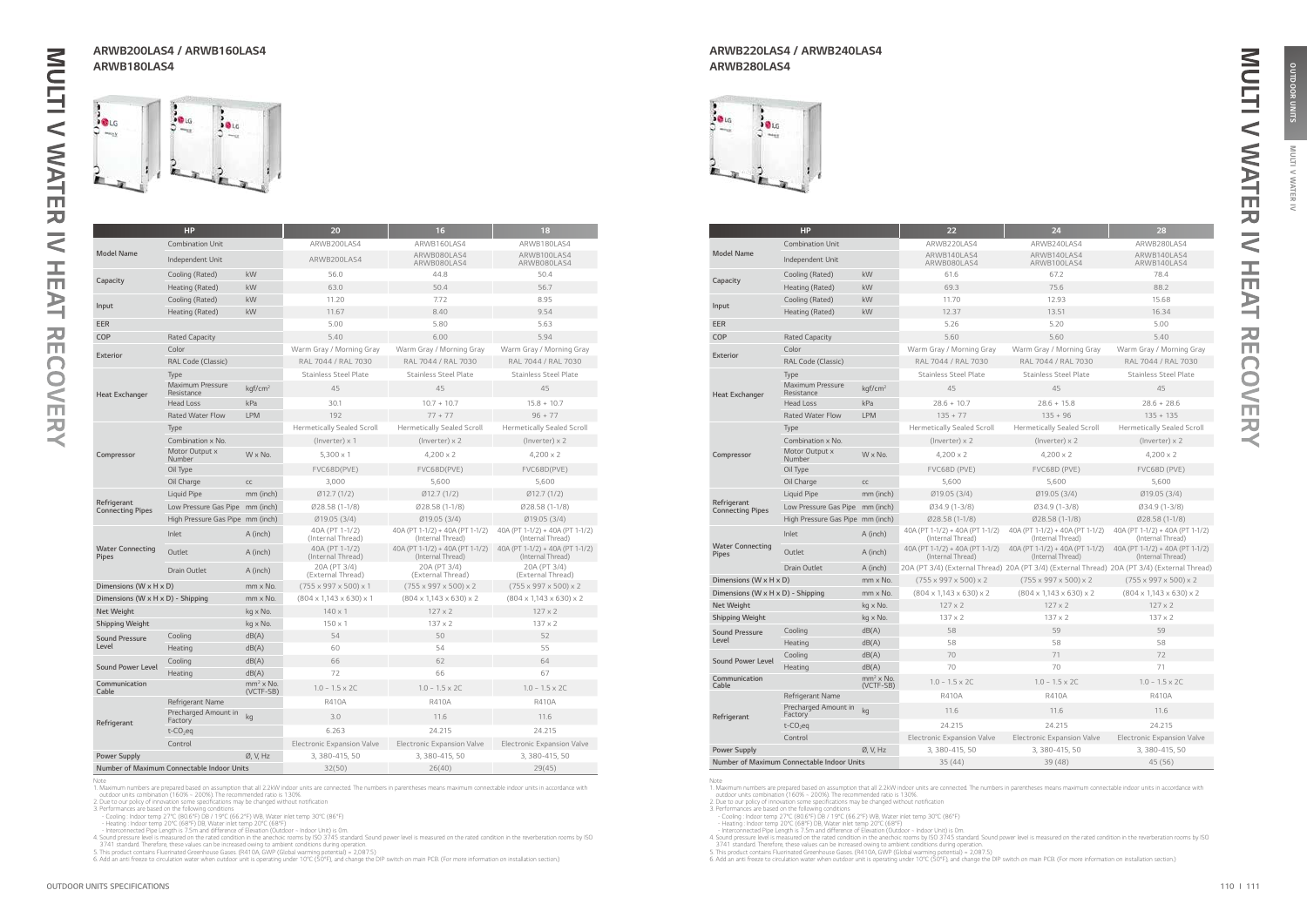**MULTI** 

**IAN** 虱  $\tilde{z}$ 

OUTDOOR UNITS

|                                            | <b>HP</b>                             |                          | 30                                                   | 34                                                                                           | 40                                                   |
|--------------------------------------------|---------------------------------------|--------------------------|------------------------------------------------------|----------------------------------------------------------------------------------------------|------------------------------------------------------|
|                                            | <b>Combination Unit</b>               |                          | ARWB300LAS4                                          | ARWB340LAS4                                                                                  | ARWB400LAS4                                          |
| <b>Model Name</b>                          | Independent Unit                      |                          | ARWB200LAS4<br>ARWB100LAS4                           | ARWB200LAS4<br>ARWB140LAS4                                                                   | ARWB200LAS4<br>ARWB200LAS4                           |
| Capacity                                   | Cooling (Rated)                       | kW                       | 84.0                                                 | 95.2                                                                                         | 112.0                                                |
|                                            | Heating (Rated)                       | kW                       | 94.5                                                 | 107.1                                                                                        | 126.0                                                |
| Input                                      | Cooling (Rated)                       | kW                       | 16.29                                                | 19.04                                                                                        | 22.40                                                |
|                                            | Heating (Rated)                       | kW                       | 17.01                                                | 19.84                                                                                        | 23.34                                                |
| <b>EER</b>                                 |                                       |                          | 5.16                                                 | 5.00                                                                                         | 5.00                                                 |
| COP                                        | <b>Rated Capacity</b>                 |                          | 5.56                                                 | 5.40                                                                                         | 5.40                                                 |
| Exterior                                   | Color                                 |                          | Warm Gray / Morning Gray                             | Warm Gray / Morning Gray                                                                     | Warm Gray / Morning Gray                             |
|                                            | RAL Code (Classic)                    |                          | RAL 7044 / RAL 7030                                  | RAL 7044 / RAL 7030                                                                          | RAL 7044 / RAL 7030                                  |
|                                            | Type                                  |                          | <b>Stainless Steel Plate</b>                         | <b>Stainless Steel Plate</b>                                                                 | <b>Stainless Steel Plate</b>                         |
| <b>Heat Exchanger</b>                      | <b>Maximum Pressure</b><br>Resistance | kgf/cm <sup>2</sup>      | 45                                                   | 45                                                                                           | 45                                                   |
|                                            | <b>Head Loss</b>                      | kPa                      | $30.1 + 15.8$                                        | $30.1 + 28.6$                                                                                | $30.1 + 30.1$                                        |
|                                            | <b>Rated Water Flow</b>               | <b>LPM</b>               | $192 + 96$                                           | $192 + 135$                                                                                  | $192 + 192$                                          |
|                                            | Type                                  |                          | <b>Hermetically Sealed Scroll</b>                    | <b>Hermetically Sealed Scroll</b>                                                            | <b>Hermetically Sealed Scroll</b>                    |
|                                            | Combination x No.                     |                          | $($ lnverter $) \times 2$                            | (Inverter) $\times$ 2                                                                        | $($ lnverter $) \times 2$                            |
| Compressor                                 | Motor Output x<br>Number              | W x No.                  | $5,300 \times 1 + 4,200 \times 1$                    | $5,300 \times 1 + 4,200 \times 1$                                                            | $5,300 \times 2$                                     |
|                                            | Oil Type                              |                          | FVC68D (PVE)                                         | FVC68D (PVE)                                                                                 | FVC68D (PVE)                                         |
|                                            | Oil Charge                            | CC                       | 5,800                                                | 5,800                                                                                        | 6,000                                                |
|                                            | Liquid Pipe                           | mm (inch)                | Ø19.05 (3/4)                                         | Ø19.05 (3/4)                                                                                 | Ø19.05 (3/4)                                         |
| Refrigerant<br><b>Connecting Pipes</b>     | Low Pressure Gas Pipe mm (inch)       |                          | Ø34.9 (1-3/8)                                        | Ø34.9 (1-3/8)                                                                                | Ø41.3 (1-5/8)                                        |
|                                            | High Pressure Gas Pipe mm (inch)      |                          | Ø28.58 (1-1/8)                                       | Ø28.58 (1-1/8)                                                                               | 034.9 (1-3/8)                                        |
|                                            | Inlet                                 | A (inch)                 | 40A (PT 1-1/2) + 40A (PT 1-1/2)<br>(Internal Thread) | 40A (PT 1-1/2) + 40A (PT 1-1/2)<br>(Internal Thread)                                         | 40A (PT 1-1/2) + 40A (PT 1-1/2)<br>(Internal Thread) |
| <b>Water Connecting</b><br>Pipes           | Outlet                                | A (inch)                 | 40A (PT 1-1/2) + 40A (PT 1-1/2)<br>(Internal Thread) | 40A (PT 1-1/2) + 40A (PT 1-1/2)<br>(Internal Thread)                                         | 40A (PT 1-1/2) + 40A (PT 1-1/2)<br>(Internal Thread) |
|                                            | <b>Drain Outlet</b>                   | A (inch)                 |                                                      | 20A (PT 3/4) (External Thread) 20A (PT 3/4) (External Thread) 20A (PT 3/4) (External Thread) |                                                      |
| Dimensions (W x H x D)                     |                                       | mm x No.                 | $(755 \times 997 \times 500) \times 2$               | $(755 \times 997 \times 500) \times 2$                                                       | $(755 \times 997 \times 500) \times 2$               |
| Dimensions (W x H x D) - Shipping          |                                       | mm x No.                 | $(804 \times 1,143 \times 630) \times 2$             | $(804 \times 1,143 \times 630) \times 2$                                                     | $(804 \times 1,143 \times 630) \times 2$             |
| <b>Net Weight</b>                          |                                       | kg x No.                 | $(140 \times 1) + (127 \times 1)$                    | $(140 \times 1) + (127 \times 1)$                                                            | $140 \times 2$                                       |
| <b>Shipping Weight</b>                     |                                       | kg x No.                 | $(150 \times 1) + (137 \times 1)$                    | $(150 \times 1) + (137 \times 1)$                                                            | $150 \times 2$                                       |
| <b>Sound Pressure</b>                      | Cooling                               | dB(A)                    | 55                                                   | 59                                                                                           | 55                                                   |
| Level                                      | Heating                               | dB(A)                    | 61                                                   | 61                                                                                           | 61                                                   |
| <b>Sound Power Level</b>                   | Cooling                               | dB(A)                    | 67                                                   | 72                                                                                           | 68                                                   |
|                                            | Heating                               | dB(A)                    | 73                                                   | 74                                                                                           | 74                                                   |
| Communication<br>Cable                     |                                       | $mm2$ x No.<br>(VCTF-SB) | $1.0 - 1.5 \times 2C$                                | $1.0 - 1.5 \times 2C$                                                                        | $1.0 - 1.5 \times 2C$                                |
|                                            | Refrigerant Name                      |                          | <b>R410A</b>                                         | <b>R410A</b>                                                                                 | <b>R410A</b>                                         |
| Refrigerant                                | Precharged Amount in<br>Factory       | kg                       | 8.8                                                  | 8.8                                                                                          | 6.0                                                  |
|                                            | $t$ -CO <sub>2</sub> eq               |                          | 18.370                                               | 18.370                                                                                       | 12.525                                               |
|                                            | Control                               |                          | <b>Electronic Expansion Valve</b>                    | <b>Electronic Expansion Valve</b>                                                            | <b>Electronic Expansion Valve</b>                    |
| <b>Power Supply</b>                        |                                       | Ø, V, Hz                 | 3, 380-415, 50                                       | 3, 380-415, 50                                                                               | 3, 380-415, 50                                       |
| Number of Maximum Connectable Indoor Units |                                       |                          | 49 (60)                                              | 55(64)                                                                                       | 64                                                   |

Note<br>
1. Maximum numbers are prepared based on assumption that all 2.2kW indoor units are connected. The numbers in parentheses means maximum connectable indoor units in accordance with<br>
1. Maximum numbers are prepared bas

|                                        | <b>HP</b>                                  |                          | 42                                                                        | 44                                                                                           | 48                                                                        |
|----------------------------------------|--------------------------------------------|--------------------------|---------------------------------------------------------------------------|----------------------------------------------------------------------------------------------|---------------------------------------------------------------------------|
|                                        | <b>Combination Unit</b>                    |                          | ARWB420LAS4                                                               | ARWB440LAS4                                                                                  | ARWB480LAS4                                                               |
| <b>Model Name</b>                      | Independent Unit                           |                          | ARWB200LAS4<br>ARWB140LAS4<br>ARWB080LAS4                                 | ARWB200LAS4<br>ARWB140LAS4<br>ARWB100LAS4                                                    | ARWB200LAS4<br>ARWB140LAS4<br>ARWB140LAS4                                 |
| Capacity                               | Cooling (Rated)                            | kW                       | 117.6                                                                     | 123.2                                                                                        | 134.4                                                                     |
|                                        | Heating (Rated)                            | kW                       | 132.3                                                                     | 138.6                                                                                        | 151.2                                                                     |
|                                        | Cooling (Rated)                            | kW                       | 22.9                                                                      | 24.13                                                                                        | 26.88                                                                     |
| Input                                  | Heating (Rated)                            | kW                       | 24.04                                                                     | 25.18                                                                                        | 28.01                                                                     |
| EER                                    |                                            |                          | 5.14                                                                      | 5.11                                                                                         | 5.00                                                                      |
| COP                                    | <b>Rated Capacity</b>                      |                          | 5.50                                                                      | 5.50                                                                                         | 5.40                                                                      |
| <b>Exterior</b>                        | Color                                      |                          | Warm Gray / Morning Gray                                                  | Warm Gray / Morning Gray                                                                     | Warm Gray / Morning Gray                                                  |
|                                        | RAL Code (Classic)                         |                          | RAL 7044 / RAL 7030                                                       | RAL 7044 / RAL 7030                                                                          | RAL 7044 / RAL 7030                                                       |
|                                        | Type                                       |                          | <b>Stainless Steel Plate</b>                                              | <b>Stainless Steel Plate</b>                                                                 | <b>Stainless Steel Plate</b>                                              |
| <b>Heat Exchanger</b>                  | <b>Maximum Pressure</b><br>Resistance      | kgf/cm <sup>2</sup>      | 45                                                                        | 45                                                                                           | 45                                                                        |
|                                        | <b>Head Loss</b>                           | kPa                      | $30.1 + 28.6 + 10.7$                                                      | $30.1 + 28.6 + 15.8$                                                                         | $30.1 + 28.6 + 28.6$                                                      |
|                                        | <b>Rated Water Flow</b>                    | <b>LPM</b>               | $192 + 135 + 77$                                                          | $192 + 135 + 96$                                                                             | $192 + 135 + 135$                                                         |
|                                        | Type                                       |                          | <b>Hermetically Sealed Scroll</b>                                         | <b>Hermetically Sealed Scroll</b>                                                            | <b>Hermetically Sealed Scroll</b>                                         |
|                                        | Combination x No.                          |                          | (Inverter) $\times$ 3                                                     | (Inverter) $\times$ 3                                                                        | (Inverter) $\times$ 3                                                     |
| Compressor                             | Motor Output x<br>Number                   | $W \times No.$           | $5,300 \times 1 + 4,200 \times 2$                                         | $5,300 \times 1 + 4,200 \times 2$                                                            | $5,300 \times 1 + 4,200 \times 2$                                         |
|                                        | Oil Type                                   |                          | FVC68D (PVE)                                                              | FVC68D (PVE)                                                                                 | FVC68D (PVE)                                                              |
|                                        | Oil Charge                                 | cc                       | 8,600                                                                     | 8,600                                                                                        | 8,600                                                                     |
|                                        | Liquid Pipe                                | mm (inch)                | Ø19.05 (3/4)                                                              | Ø19.05 (3/4)                                                                                 | Ø19.05 (3/4)                                                              |
| Refrigerant<br><b>Connecting Pipes</b> | Low Pressure Gas Pipe mm (inch)            |                          | Ø41.3 (1-5/8)                                                             | Ø41.3 (1-5/8)                                                                                | Ø41.3 (1-5/8)                                                             |
|                                        | High Pressure Gas Pipe mm (inch)           |                          | Ø34.9 (1-3/8)                                                             | Ø34.9 (1-3/8)                                                                                | Ø34.9 (1-3/8)                                                             |
|                                        | Inlet                                      | A (inch)                 | 40A (PT 1-1/2) + 40A (PT 1-1/2)<br>$+40A (PT 1-1/2)$<br>(Internal Thread) | 40A (PT 1-1/2) + 40A (PT 1-1/2)<br>$+40A (PT 1-1/2)$<br>(Internal Thread)                    | 40A (PT 1-1/2) + 40A (PT 1-1/2)<br>$+40A (PT 1-1/2)$<br>(Internal Thread) |
| <b>Water Connecting</b><br>Pipes       | Outlet                                     | A (inch)                 | 40A (PT 1-1/2) + 40A (PT 1-1/2)<br>$+40A (PT 1-1/2)$<br>(Internal Thread) | 40A (PT 1-1/2) + 40A (PT 1-1/2)<br>$+40A (PT 1-1/2)$<br>(Internal Thread)                    | 40A (PT 1-1/2) + 40A (PT 1-1/2)<br>$+40A (PT 1-1/2)$<br>(Internal Thread) |
|                                        | <b>Drain Outlet</b>                        | A (inch)                 |                                                                           | 20A (PT 3/4) (External Thread) 20A (PT 3/4) (External Thread) 20A (PT 3/4) (External Thread) |                                                                           |
| Dimensions (W x H x D)                 |                                            | mm x No.                 | $(755 \times 997 \times 500) \times 3$                                    | $(755 \times 997 \times 500) \times 3$                                                       | $(755 \times 997 \times 500) \times 3$                                    |
| Dimensions (W x H x D) - Shipping      |                                            | mm x No.                 | $(804 \times 1,143 \times 630) \times 3$                                  | $(804 \times 1,143 \times 630) \times 3$                                                     | $(804 \times 1,143 \times 630) \times 3$                                  |
| Net Weight                             |                                            | kg x No.                 | $(140 \times 1) + (127 \times 2)$                                         | $(140 \times 1) + (127 \times 2)$                                                            | $(140 \times 1) + (127 \times 2)$                                         |
| Shipping Weight                        |                                            | kg x No.                 | $(150 \times 1) + (137 \times 2)$                                         | $(150 \times 1) + (137 \times 2)$                                                            | $(150 \times 1) + (137 \times 2)$                                         |
| <b>Sound Pressure</b>                  | Cooling                                    | dB(A)                    | 60                                                                        | 60                                                                                           | 60                                                                        |
| Level                                  | Heating                                    | dB(A)                    | 62                                                                        | 62                                                                                           | 62                                                                        |
| <b>Sound Power Level</b>               | Cooling                                    | dB(A)                    | 72                                                                        | 72                                                                                           | 74                                                                        |
|                                        | Heating                                    | dB(A)                    | 74                                                                        | 74                                                                                           | 76                                                                        |
| Communication<br>Cable                 |                                            | $mm2$ x No.<br>(VCTF-SB) | $1.0 - 1.5 \times 2C$                                                     | $1.0 - 1.5 \times 2C$                                                                        | $1.0 - 1.5 \times 2C$                                                     |
|                                        | Refrigerant Name                           |                          | <b>R410A</b>                                                              | R410A                                                                                        | <b>R410A</b>                                                              |
| Refrigerant                            | Precharged Amount in<br>Factory            | kg                       | 14.6                                                                      | 14.6                                                                                         | 14.6                                                                      |
|                                        | $t$ -CO <sub>2</sub> eq                    |                          | 30.478                                                                    | 30.478                                                                                       | 30.478                                                                    |
|                                        | Control                                    |                          | <b>Electronic Expansion Valve</b>                                         | <b>Electronic Expansion Valve</b>                                                            | <b>Electronic Expansion Valve</b>                                         |
| <b>Power Supply</b>                    |                                            | Ø, V, Hz                 | 3, 380-415, 50                                                            | 3, 380-415, 50                                                                               | 3, 380-415, 50                                                            |
|                                        | Number of Maximum Connectable Indoor Units |                          | 64                                                                        | 64                                                                                           | 64                                                                        |

Note<br>
1. Maximum numbers are prepared based on assumption that all 2.2kW indoor units are connected. The numbers in parentheses means maximum connectable indoor units in accordance with<br>
1. Maximum numbers are prepared bas

### ARWB300LAS4 / ARWB340LAS4 ARWB400LAS4



### ARWB420LAS4 / ARWB440LAS4 ARWB480LAS4



刀  $\prec$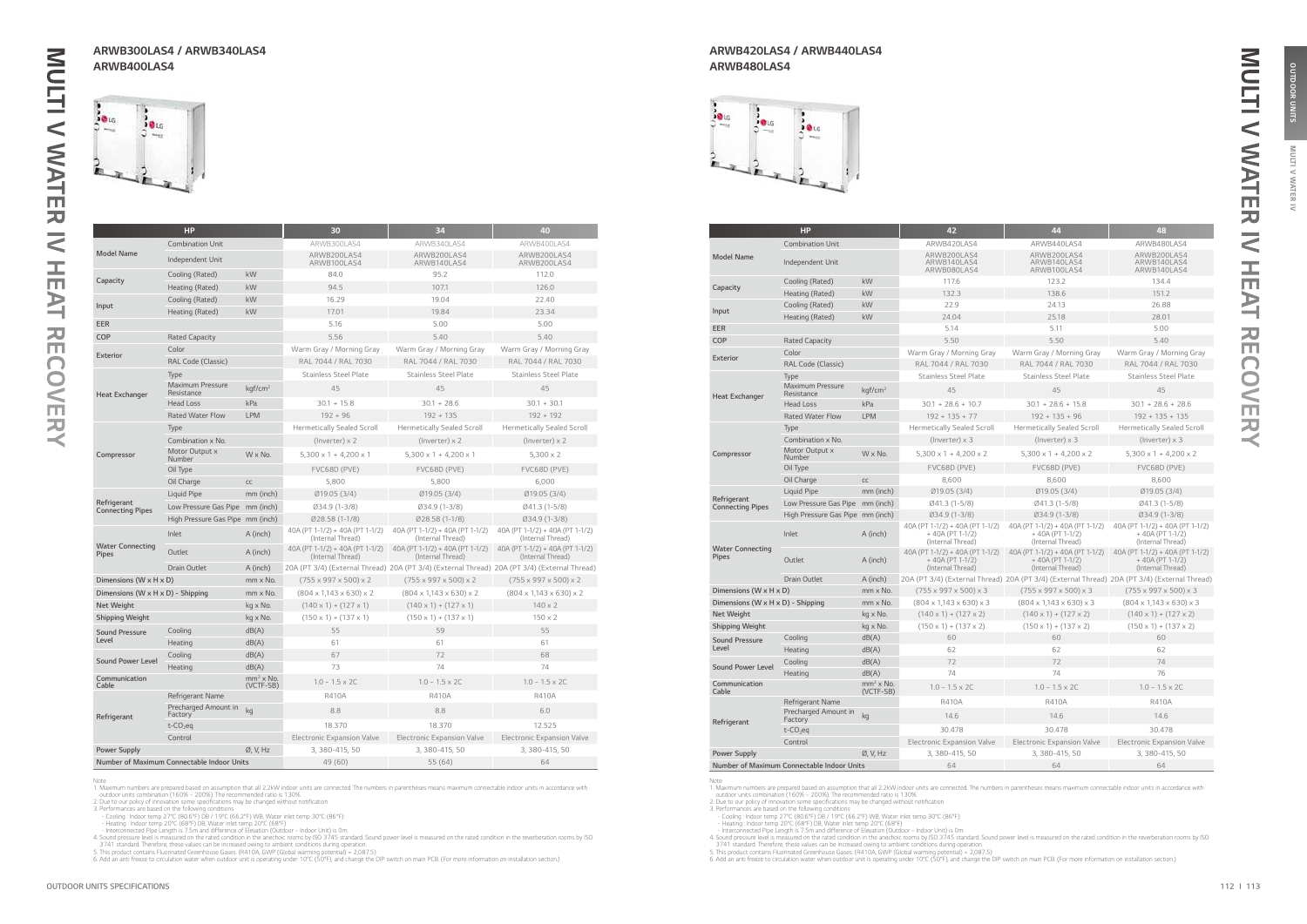**IAN** 虱  $\tilde{z}$ 

|                                        | HP                                         |                          | 50                                                                        | 54                                                                                           | 60                                                                        |
|----------------------------------------|--------------------------------------------|--------------------------|---------------------------------------------------------------------------|----------------------------------------------------------------------------------------------|---------------------------------------------------------------------------|
|                                        | <b>Combination Unit</b>                    |                          | ARWB500LAS4                                                               | ARWB540LAS4                                                                                  | ARWB600LAS4                                                               |
| <b>Model Name</b>                      | Independent Unit                           |                          | ARWB200LAS4<br>ARWB200LAS4<br>ARWB100LAS4                                 | ARWB200LAS4<br>ARWB200LAS4<br>ARWB140LAS4                                                    | ARWB200LAS4<br>ARWB200LAS4<br>ARWB200LAS4                                 |
|                                        | Cooling (Rated)                            | kW                       | 140.0                                                                     | 151.2                                                                                        | 168.0                                                                     |
| Capacity                               | Heating (Rated)                            | kW                       | 157.5                                                                     | 170.1                                                                                        | 189.0                                                                     |
| Input                                  | Cooling (Rated)                            | kW                       | 27.49                                                                     | 30.24                                                                                        | 33.60                                                                     |
|                                        | Heating (Rated)                            | kW                       | 28.68                                                                     | 31.51                                                                                        | 35.01                                                                     |
| EER                                    |                                            |                          | 5.09                                                                      | 5.00                                                                                         | 5.00                                                                      |
| <b>COP</b>                             | <b>Rated Capacity</b>                      |                          | 5.49                                                                      | 5.40                                                                                         | 5.40                                                                      |
| <b>Exterior</b>                        | Color                                      |                          | Warm Gray / Morning Gray                                                  | Warm Gray / Morning Gray                                                                     | Warm Gray / Morning Gray                                                  |
|                                        | RAL Code (Classic)                         |                          | RAL 7044 / RAL 7030                                                       | RAL 7044 / RAL 7030                                                                          | RAL 7044 / RAL 7030                                                       |
|                                        | <b>Type</b>                                |                          | <b>Stainless Steel Plate</b>                                              | <b>Stainless Steel Plate</b>                                                                 | <b>Stainless Steel Plate</b>                                              |
| <b>Heat Exchanger</b>                  | <b>Maximum Pressure</b><br>Resistance      | kqf/cm <sup>2</sup>      | 45                                                                        | 45                                                                                           | 45                                                                        |
|                                        | <b>Head Loss</b>                           | kPa                      | $30.1 + 30.1 + 15.8$                                                      | $30.1 + 28.6 + 28.6$                                                                         | $30.1 + 30.1 + 30.1$                                                      |
|                                        | <b>Rated Water Flow</b>                    | <b>LPM</b>               | $192 + 192 + 96$                                                          | $192 + 192 + 135$                                                                            | 192 + 192+ 192                                                            |
|                                        | Type                                       |                          | <b>Hermetically Sealed Scroll</b>                                         | <b>Hermetically Sealed Scroll</b>                                                            | <b>Hermetically Sealed Scroll</b>                                         |
|                                        | Combination x No.                          |                          | $($ lnverter $) \times 3$                                                 | $(Inverter) \times 3$                                                                        | $($ lnverter $) \times 3$                                                 |
| Compressor                             | Motor Output x<br>Number                   | W x No.                  | $5,300 \times 2 + 4,200 \times 1$                                         | $5,300 \times 2 + 4,200 \times 1$                                                            | $5,300 \times 3$                                                          |
|                                        | Oil Type                                   |                          | FVC68D (PVE)                                                              | FVC68D (PVE)                                                                                 | FVC68D (PVE)                                                              |
|                                        | Oil Charge                                 | CC                       | 8,800                                                                     | 8,800                                                                                        | 9.000                                                                     |
|                                        | Liquid Pipe                                | mm (inch)                | Ø19.05 (3/4)                                                              | Ø19.05 (3/4)                                                                                 | Ø19.05 (3/4)                                                              |
| Refrigerant<br><b>Connecting Pipes</b> | Low Pressure Gas Pipe mm (inch)            |                          | Ø41.3 (1-5/8)                                                             | Ø41.3 (1-5/8)                                                                                | $Ø41.3(1-5/8)$                                                            |
|                                        | High Pressure Gas Pipe mm (inch)           |                          | Ø34.9 (1-3/8)                                                             | Ø34.9 (1-3/8)                                                                                | Ø34.9 (1-3/8)                                                             |
|                                        | Inlet                                      | A (inch)                 | 40A (PT 1-1/2) + 40A (PT 1-1/2)<br>$+40A (PT 1-1/2)$<br>(Internal Thread) | 40A (PT 1-1/2) + 40A (PT 1-1/2)<br>+40A (PT 1-1/2)<br>(Internal Thread)                      | 40A (PT 1-1/2) + 40A (PT 1-1/2)<br>$+40A (PT 1-1/2)$<br>(Internal Thread) |
| <b>Water Connecting</b><br>Pipes       | Outlet                                     | A (inch)                 | 40A (PT 1-1/2) + 40A (PT 1-1/2)<br>$+40A (PT 1-1/2)$<br>(Internal Thread) | 40A (PT 1-1/2) + 40A (PT 1-1/2)<br>+ 40A (PT 1-1/2)<br>(Internal Thread)                     | 40A (PT 1-1/2) + 40A (PT 1-1/2)<br>$+40A (PT 1-1/2)$<br>(Internal Thread) |
|                                        | <b>Drain Outlet</b>                        | A (inch)                 |                                                                           | 20A (PT 3/4) (External Thread) 20A (PT 3/4) (External Thread) 20A (PT 3/4) (External Thread) |                                                                           |
| Dimensions (W x H x D)                 |                                            | mm x No.                 | $(755 \times 997 \times 500) \times 3$                                    | $(755 \times 997 \times 500) \times 3$                                                       | $(755 \times 997 \times 500) \times 3$                                    |
| Dimensions (W x H x D) - Shipping      |                                            | mm x No.                 | $(804 \times 1.143 \times 630) \times 3$                                  | $(804 \times 1,143 \times 630) \times 3$                                                     | $(804 \times 1,143 \times 630) \times 3$                                  |
| Net Weight                             |                                            | kg x No.                 | $(140 \times 2) + (127 \times 1)$                                         | $(140 \times 2) + (127 \times 1)$                                                            | $140 \times 3$                                                            |
| <b>Shipping Weight</b>                 |                                            | kg x No.                 | $(150 \times 2) + (137 \times 1)$                                         | $(150 \times 2) + (137 \times 1)$                                                            | $150 \times 3$                                                            |
| <b>Sound Pressure</b>                  | Cooling                                    | dB(A)                    | 58                                                                        | 60                                                                                           | 56                                                                        |
| Level                                  | Heating                                    | dB(A)                    | 63                                                                        | 62                                                                                           | 62                                                                        |
| <b>Sound Power Level</b>               | Cooling                                    | dB(A)                    | 70                                                                        | 74                                                                                           | 70                                                                        |
|                                        | Heating                                    | dB(A)                    | 75                                                                        | 76                                                                                           | 76                                                                        |
| Communication<br>Cable                 |                                            | $mm2$ x No.<br>(VCTF-SB) | $1.0 - 1.5 \times 2C$                                                     | $1.0 - 1.5 \times 2C$                                                                        | $1.0 - 1.5 \times 2C$                                                     |
|                                        | Refrigerant Name                           |                          | <b>R410A</b>                                                              | R410A                                                                                        | <b>R410A</b>                                                              |
| Refrigerant                            | Precharged Amount in<br>Factory            | kg                       | 11.8                                                                      | 11.8                                                                                         | 9.0                                                                       |
|                                        | $t$ -CO <sub>2</sub> eq                    |                          | 24.633                                                                    | 24.633                                                                                       | 18.788                                                                    |
|                                        | Control                                    |                          | Electronic Expansion Valve                                                | <b>Electronic Expansion Valve</b>                                                            | <b>Electronic Expansion Valve</b>                                         |
| <b>Power Supply</b>                    |                                            | Ø, V, Hz                 | 3, 380-415, 50                                                            | 3, 380-415, 50                                                                               | 3, 380-415, 50                                                            |
|                                        | Number of Maximum Connectable Indoor Units |                          | 64                                                                        | 64                                                                                           | 64                                                                        |

Note<br>
1. Maximum numbers are prepared based on assumption that all 2.2kW indoor units are connected. The numbers in parentheses means maximum connectable indoor units in accordance with<br>
1. Maximum numbers are prepared bas

|                                         | HP                                         |                          | 62                                                       | 64                                                                                                                                                | 68                                                       |
|-----------------------------------------|--------------------------------------------|--------------------------|----------------------------------------------------------|---------------------------------------------------------------------------------------------------------------------------------------------------|----------------------------------------------------------|
|                                         | <b>Combination Unit</b>                    |                          | ARWB620LAS4                                              | ARWB640LAS4                                                                                                                                       | ARWB680LAS4                                              |
| <b>Model Name</b>                       | Independent Unit                           |                          | ARWB200LAS4<br>ARWB200LAS4<br>ARWB140LAS4<br>ARWB080LAS4 | ARWB200LAS4<br>ARWB200LAS4<br>ARWB140LAS4<br>ARWB100LAS4                                                                                          | ARWB200LAS4<br>ARWB200LAS4<br>ARWB140LAS4<br>ARWB140LAS4 |
|                                         | Cooling (Rated)                            | kW                       | 173.6                                                    | 179.2                                                                                                                                             | 190.4                                                    |
| Capacity                                | Heating (Rated)                            | kW                       | 195.3                                                    | 201.6                                                                                                                                             | 214.2                                                    |
|                                         | Cooling (Rated)                            | kW                       | 34.10                                                    | 35.33                                                                                                                                             | 38.08                                                    |
| Input                                   | Heating (Rated)                            | kW                       | 35.71                                                    | 36.85                                                                                                                                             | 39.68                                                    |
| EER                                     |                                            |                          | 5.09                                                     | 5.07                                                                                                                                              | 5.00                                                     |
| COP                                     | <b>Rated Capacity</b>                      |                          | 5.47                                                     | 5.47                                                                                                                                              | 5.40                                                     |
|                                         | Color                                      |                          | Warm Gray / Morning Gray                                 | Warm Gray / Morning Gray                                                                                                                          | Warm Gray / Morning Gray                                 |
| Exterior                                | RAL Code (Classic)                         |                          | RAL 7044 / RAL 7030                                      | RAL 7044 / RAL 7030                                                                                                                               | RAL 7044 / RAL 7030                                      |
|                                         | Type                                       |                          | <b>Stainless Steel Plate</b>                             | <b>Stainless Steel Plate</b>                                                                                                                      | <b>Stainless Steel Plate</b>                             |
| <b>Heat Exchanger</b>                   | Maximum Pressure<br>Resistance             | kgf/cm <sup>2</sup>      | 45                                                       | 45                                                                                                                                                | 45                                                       |
|                                         | <b>Head Loss</b>                           | kPa                      | $30.1 + 30.1 + 28.6 + 10.7$                              | $30.1 + 30.1 + 28.6 + 15.8$                                                                                                                       | $30.1 + 30.1 + 28.6 + 28.6$                              |
|                                         | <b>Rated Water Flow</b>                    | <b>LPM</b>               | $192 + 192 + 135 + 77$                                   | $192 + 192 + 135 + 96$                                                                                                                            | $192 + 192 + 135 + 135$                                  |
|                                         | Type                                       |                          | <b>Hermetically Sealed Scroll</b>                        | <b>Hermetically Sealed Scroll</b>                                                                                                                 | <b>Hermetically Sealed Scroll</b>                        |
|                                         | Combination x No.                          |                          | (Inverter) $\times$ 4                                    | (Inverter) $\times$ 4                                                                                                                             | (Inverter) $\times$ 4                                    |
| Compressor                              | Motor Output x<br>Number                   | $W \times No.$           | $5.300 \times 2 + 4.200 \times 2$                        | $5.300 \times 2 + 4.200 \times 2$                                                                                                                 | $5.300 \times 2 + 4.200 \times 2$                        |
|                                         | Oil Type                                   |                          | FVC68D (PVE)                                             | FVC68D (PVE)                                                                                                                                      | FVC68D (PVE)                                             |
|                                         | Oil Charge                                 | CC                       | 11,600                                                   | 11,600                                                                                                                                            | 11,600                                                   |
|                                         | Liquid Pipe                                | mm (inch)                | Ø22.2(7/8)                                               | Ø22.2(7/8)                                                                                                                                        | Ø22.2(7/8)                                               |
| Refrigerant<br><b>Connecting Pipes</b>  | Low Pressure Gas Pipe mm (inch)            |                          | Ø44.5 (1-3/4)                                            | Ø44.5 (1-3/4)                                                                                                                                     | Ø53.98 (2-1/8)                                           |
|                                         | High Pressure Gas Pipe mm (inch)           |                          | Ø41.3 (1-5/8)                                            | Ø41.3 (1-5/8)                                                                                                                                     | Ø44.5 (1-3/4)                                            |
|                                         | Inlet                                      | A (inch)                 | + 40A (PT 1-1/2) + PT40<br>(Internal Thread)             | 40A (PT 1-1/2) + 40A (PT 1-1/2) 40A (PT 1-1/2) + 40A (PT 1-1/2) 40A (PT 1-1/2) + 40A (PT 1-1/2)<br>+ 40A (PT 1-1/2) + PT40<br>(Internal Thread)   | + 40A (PT 1-1/2) + PT40<br>(Internal Thread)             |
| <b>Water Connecting</b><br><b>Pipes</b> | Outlet                                     | A (inch)                 | $+ 40A (PT 1-1/2) + PT40$<br>(Internal Thread)           | 40A (PT 1-1/2) + 40A (PT 1-1/2) 40A (PT 1-1/2) + 40A (PT 1-1/2) 40A (PT 1-1/2) + 40A (PT 1-1/2)<br>$+ 40A (PT 1-1/2) + PT40$<br>(Internal Thread) | $+ 40A (PT 1-1/2) + PT40$<br>(Internal Thread)           |
|                                         | <b>Drain Outlet</b>                        | A (inch)                 |                                                          | 20A (PT 3/4) (External Thread) 20A (PT 3/4) (External Thread) 20A (PT 3/4) (External Thread)                                                      |                                                          |
| Dimensions (W x H x D)                  |                                            | mm x No.                 | $(755 \times 997 \times 500) \times 4$                   | $(755 \times 997 \times 500) \times 4$                                                                                                            | $(755 \times 997 \times 500) \times 4$                   |
| Dimensions (W x H x D) - Shipping       |                                            | mm x No.                 | $(804 \times 1,143 \times 630) \times 4$                 | $(804 \times 1.143 \times 630) \times 4$                                                                                                          | $(804 \times 1,143 \times 630) \times 4$                 |
| Net Weight                              |                                            | kg x No.                 | $(140 \times 2) + (127 \times 2)$                        | $(140 \times 2) + (127 \times 2)$                                                                                                                 | $(140 \times 2) + (127 \times 2)$                        |
| <b>Shipping Weight</b>                  |                                            | kg x No.                 | $(150 \times 2) + (137 \times 2)$                        | $(150 \times 2) + (137 \times 2)$                                                                                                                 | $(150 \times 2) + (137 \times 2)$                        |
| <b>Sound Pressure</b>                   | Cooling                                    | dB(A)                    | 61                                                       | 61                                                                                                                                                | 61                                                       |
| Level                                   | Heating                                    | dB(A)                    | 64                                                       | 64                                                                                                                                                | 63                                                       |
| Sound Power Level                       | Cooling                                    | dB(A)                    | 73                                                       | 73                                                                                                                                                | 75                                                       |
|                                         | Heating                                    | dB(A)                    | 76                                                       | 76                                                                                                                                                | 77                                                       |
| Communication<br>Cable                  |                                            | $mm2$ x No.<br>(VCTF-SB) | $1.0 - 1.5 \times 2C$                                    | $1.0 - 1.5 \times 2C$                                                                                                                             | $1.0 - 1.5 \times 2C$                                    |
|                                         | Refrigerant Name                           |                          | <b>R410A</b>                                             | <b>R410A</b>                                                                                                                                      | <b>R410A</b>                                             |
| Refrigerant                             | Precharged Amount in<br>Factory            | kg                       | 17.6                                                     | 17.6                                                                                                                                              | 17.6                                                     |
|                                         | $t$ -CO <sub>2</sub> eq                    |                          | 36.740                                                   | 36.740                                                                                                                                            | 36.740                                                   |
|                                         | Control                                    |                          | <b>Electronic Expansion Valve</b>                        | <b>Electronic Expansion Valve</b>                                                                                                                 | <b>Electronic Expansion Valve</b>                        |
| <b>Power Supply</b>                     |                                            | Ø, V, Hz                 | 3, 380-415, 50                                           | 3, 380-415, 50                                                                                                                                    | 3, 380-415, 50                                           |
|                                         | Number of Maximum Connectable Indoor Units |                          | 64                                                       | 64                                                                                                                                                | 64                                                       |

Note<br>
1. Maximum numbers are prepared based on assumption that all 2.2kW indoor units are connected. The numbers in parentheses means maximum connectable indoor units in accordance with<br>
1. Maximum numbers are prepared bas

### ARWB500LAS4 / ARWB540LAS4 ARWB600LAS4



### ARWB620LAS4 / ARWB640LAS4 ARWB680LAS4



MULTI V WATER IV HEAT RECOVERY

H

而

 $\mathbf{E}$ 

刀 m

 $\bigcap$  $\bigcirc$  $\leq$ m 一  $\prec$ 

 $\overline{a}$ 

MULTI V WATER